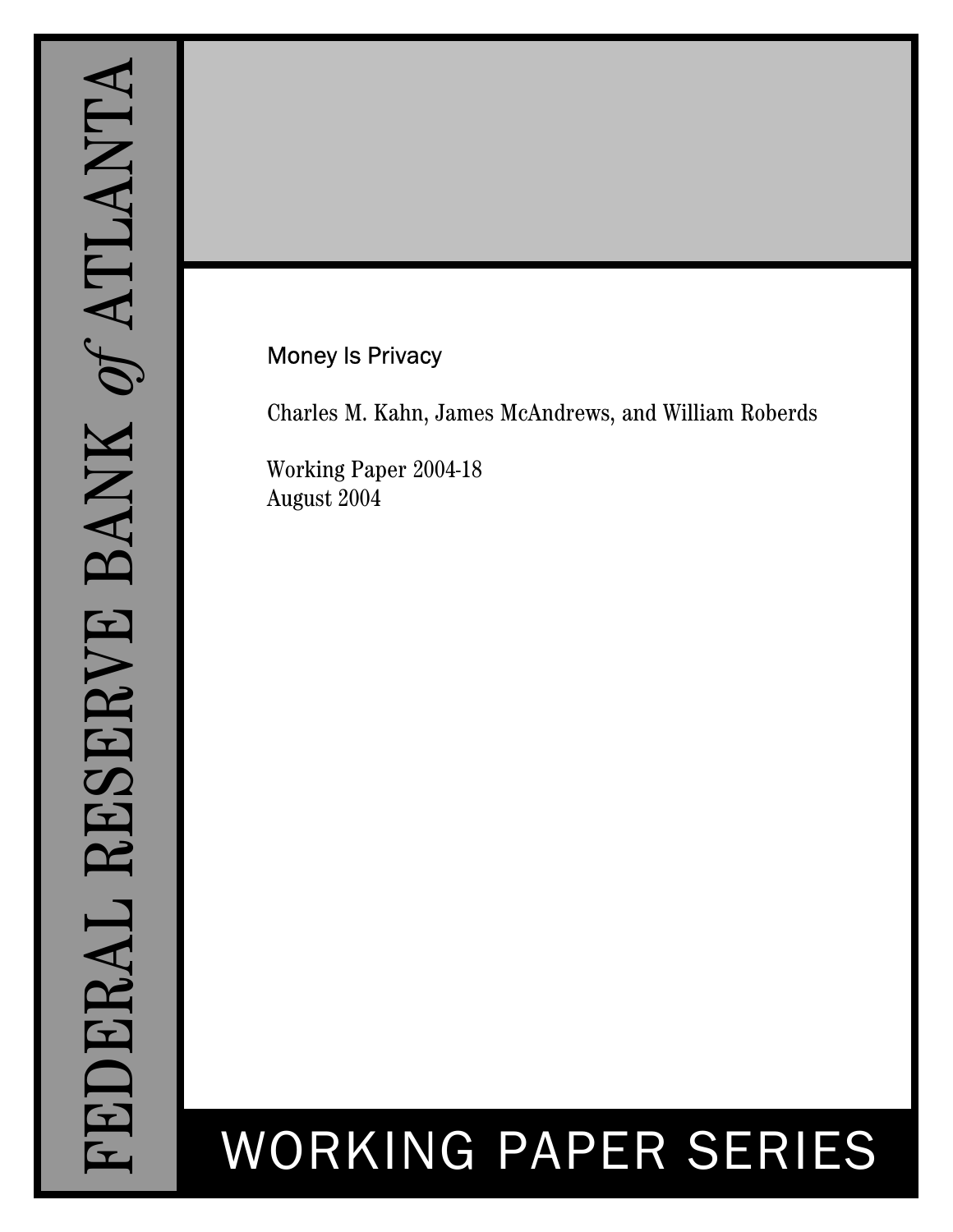# Money Is Privacy

# Charles M. Kahn, James McAndrews, and William Roberds

Working Paper 2004-18 August 2004

Abstract: An extensive literature in monetary theory has emphasized the role of money as a recordkeeping device. Money assumes this role in situations where using credit would be too costly, and some might argue that this role will diminish as the cost of information, and thus the cost of credit-based transactions, continues to fall.

In this paper we investigate another use for money: the provision of privacy. That is, a money purchase does not identify the purchaser while a credit purchase does. In a simple trading economy with moral hazard, the efficiency of money is compared with that of credit, and we find that money may be useful even when information is free.

JEL classification: D830, E420, G280

Key words: money, privacy, memory, search.

The authors gratefully acknowledge the helpful comments of Akihiko Matsui. They also thank participants in conferences held at the University of Minnesota and the University of Iowa for helpful comments. The views expressed here are the authors' and not necessarily those of the Federal Reserve Bank of Atlanta or the Federal Reserve System. Any remaining errors are the authors' responsibility.

Please address questions regarding content to Charles M. Kahn, Department of Finance, University of Illinois, c-kahn@uiuc.edu; James McAndrews, Research Department, Federal Reserve Bank of New York, jamie.mcandrews@ny.frb.org; or William Roberds, Research Department, Federal Reserve Bank of Atlanta, 1000 Peachtree Street, NE, Atlanta, Georgia, 404-498-8970, william.roberds@atl.frb.org.

Federal Reserve Bank of Atlanta working papers, including revised versions, are available on the Atlanta Fed's Web site at www.frbatlanta.org. Click "Publications" and then "Working Papers." Use the WebScriber Service (at www.frbatlanta.org) to receive e-mail notifications about new papers.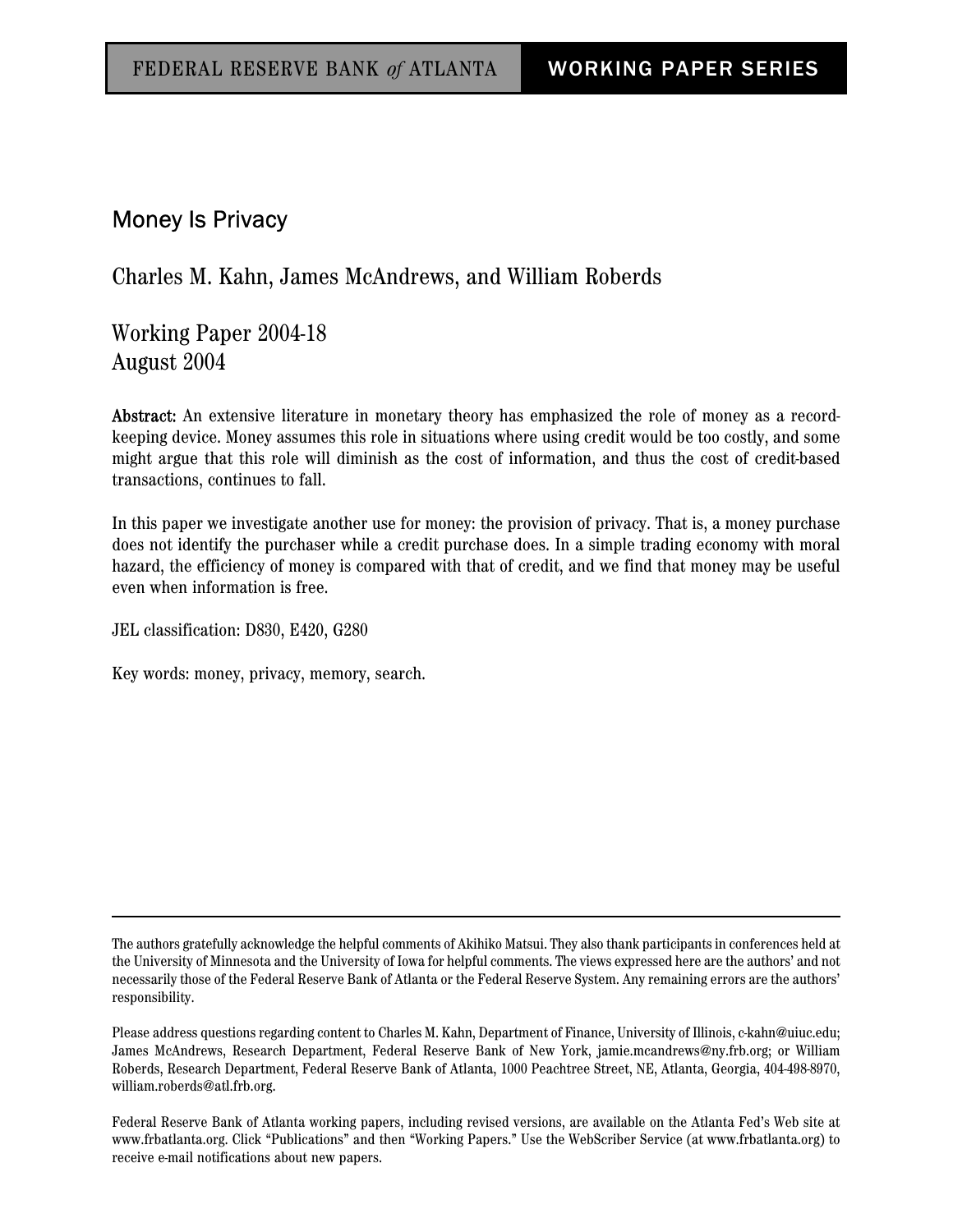# 1 Introduction

In this paper we investigate the role of money in providing transactions privacy. Our interest in this topic stems in part from the ongoing development of e-commerce, and in particular, consumer transactions on the Internet. From the perspective of monetary theory, Internet-based or "virtual" transactions differ fundamentally from ordinary transactions because there is currently no widely accepted form of e-cash, or "virtual money."<sup>1</sup> Without cash, purely anonymous transactions are not possible.

Is this lack of anonymity desirable? Some of the literature on money versus credit (e.g., Townsend 1989, Taub 1994, Kocherlakota 1998, Kocherlakota and Wallace 1998, Aiyagari and Williamson 2000) suggests that the value of money as a transactions medium stems largely from its role as a proxy or "sufficient statistic" for more complicated, credit-based systems of individual accounts. The more costly and the more imperfect the available credit-based system, the greater the need for money. With the development of the Internet, however, the costs of maintaining and transmitting vast amounts of information are falling dramatically. Some might therefore argue that the low cost of Web-based information processing means that there will be no role for e-money as a medium of exchange.

Our counter-argument is that in addition to its value as a possibly imperfect proxy for credit, the value of money also derives from its use in anonymous exchanges, facilitating certain otherwise-infeasible transactions. This property of money is most often associated with various types of shady deals,<sup>2</sup> but we will argue that it is of potential social value in economic situations where the parties in the transaction cannot trust each other not to take subsequent opportunistic actions.<sup>3</sup>

In a simple trading economy with moral hazard,<sup>4</sup> we compare the efficiency of using as a transactions technology a non-anonymous record-keeping

<sup>&</sup>lt;sup>1</sup>See Kuttner and McAndrews (2001) and Schreft (2002) for surveys of the various technologies available for online payment.

<sup>&</sup>lt;sup>2</sup> Camera (2001) explores the role of money as a facilitator of illicit activity. He, Huang, and Wright (2003) note that currency is more subject to theft than bank money. In the present paper we ignore these disadvantages associated with the anonymity of money, in order to concentrate on its role in preventing identity theft.

 $3$ The increasing incidence of identity theft and related frauds suggests that this is more than a theoretical possibility. A recent survey by the Federal Trade Commision (2003) found that over 12 percent of Americans have been victims of identity theft within the past Öve years. See Kahn, McAndrews, and Roberds (2000) for a treatment of privacy issues in a law and economics context.

<sup>&</sup>lt;sup>4</sup>In particular we consider an economy where theft may be prevalent. Theft is merely an example of ex post opportunistic behavior that may arise under limited enforcement.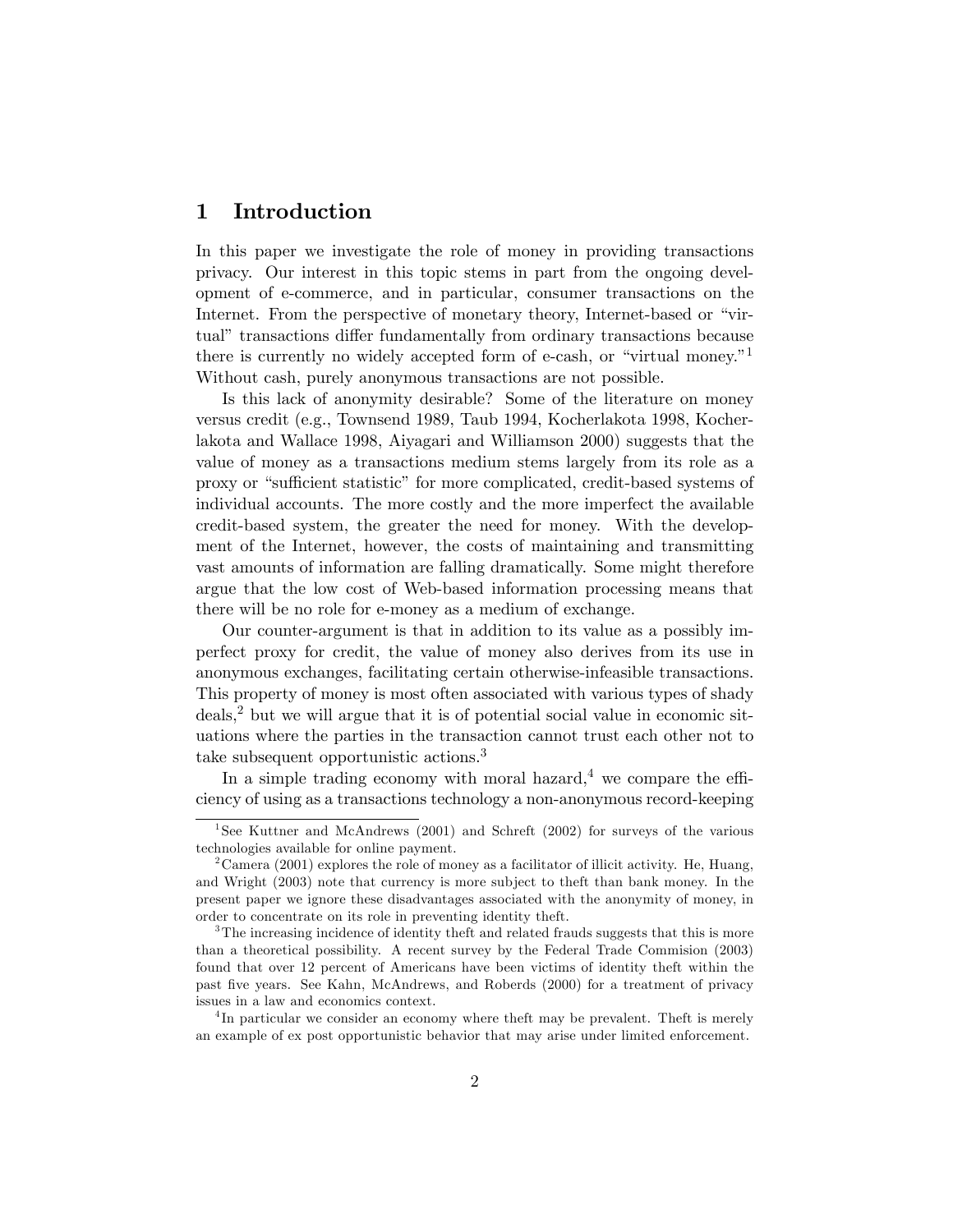device or anonymous money. We then consider the more realistic case of anonymous money supplemented by a voluntary record-keeping device, and in particular the effects of improvements in monitoring technologies (or equivalently, privacy protection) on the demand for money.

In the case of Internet trading, for example, virtual money can increase efficiency of transactions. We also investigate an alternative arrangement which may appear on the Internet, the use of intermediaries to provide anonymity. We show that such an arrangement supplements non-anonymous trade, but does not always act as a perfect substitute for anonymous money. In cases where the legal structure cannot provide perfect enforcement, the use of virtual money may dominate alternative arrangements.

# 2 The model

There are  $N$  ex ante identical, infinitely-lived agents, where  $N$  is large.<sup>5</sup> All agents are risk neutral, and have a common discount factor  $\delta$ . It will be convenient to think of agents as each having a unique "identity," corresponding to a distinct "location," where the list of agents' locations is public information. A unique, indivisible, nonstorable consumption good can be produced at each location. In every period, one agent randomly wakes up "hungry" for the consumption good of another agent, also randomly selected. Hungry agents then journey to the location of their preferred supplier. The identity of the hungry agent may or may not be revealed at this point, according to the information structure of the economy and the transactions technology available.<sup>6</sup>

When hungry, an agent desires exactly one unit of the particular supplier's good, which provides a utility of  $u$ . If not hungry, or if faced with a different supplier's good, the agent receives no utility. It costs the supplier s utils to make a unit of the good, where  $0 < s < u$ .

After receiving the preferred supplier's good, the hungry agent takes it back to his dwelling in order to consume it. Once he has returned home, the hungry agent may be "robbed" by another agent. For simplicity in calculations, only one agent per period will be able to attempt a robbery, where the would-be robber is randomly chosen. A robbery attempt costs the robber c utils and will be successful only a fraction  $\alpha$  of the time. If

 ${}^{5}$ For purposes of computing equilibria, it is convenient to have N finite. Later on, we will let  $N$  approach infinity in order to facilitate welfare comparisons.

 ${}^{6}$ In the terminology of money search models, "single coincidences" of wants are possible under this setup, while "double coincidences" are not.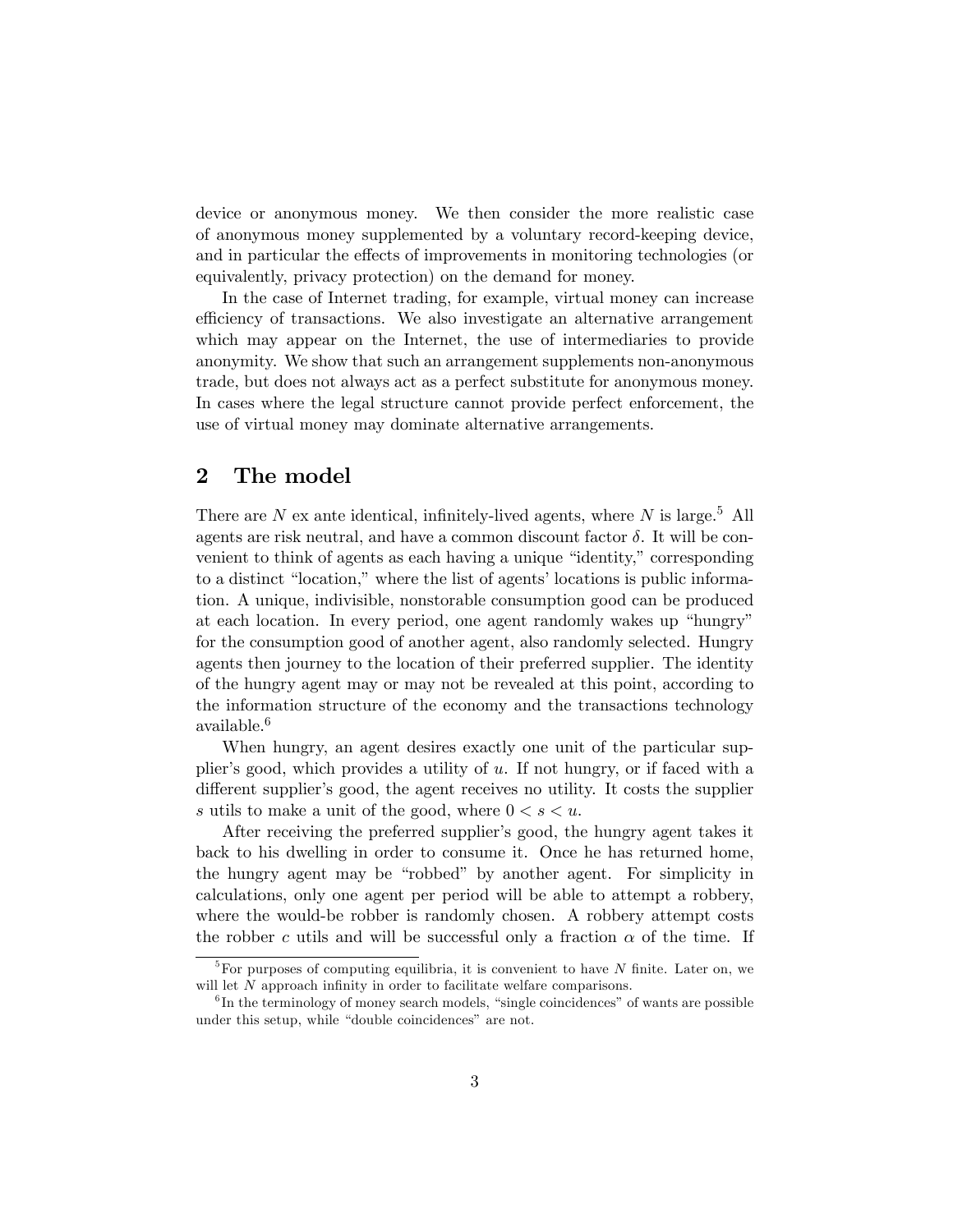successful, the robbery carries a cost to the victim of  $f$  utils, so that the net utility to the consumer after a robbery is  $u - f$ , which may be positive or negative. Successful theft imparts a benefit to the thief of  $\varepsilon f$  utils, where  $0 < \varepsilon < 1$ . The timing of events within a period is displayed in Table 1.

> Table 1: Events within a period a. Consumer, supplier randomly chosen b. Consumer journeys to supplier's location c. Trade occurs d. The<br>ft occurs with probability  $\alpha$ e. Consumer and possibly thief consume

In this environment, information on transactions carries both costs and benefits. No one automatically knows who is hungry on a particular day, so if a would-be thief waits around another agent's location, there will be only an  $\alpha/(N-1)$  chance of committing a successful robbery. In what follows, we assume that

$$
\frac{\alpha \varepsilon f}{N-1} < c \tag{1}
$$

which assures that no thief will attempt to steal from an individual at random. However, a supplier always knows that he has provided someone a good, and so if the consuming agent reveals his identity to his supplier, the consumer makes it more likely he will be a victim. On the other hand, if the consumer remains anonymous, the supplier may be unwilling to give him the good, since there may be no way to obtain reciprocity in the future.

In the absence of theft, fully efficient exchange would allow the hungry agent in every period to purchase a good from his supplier. We let  $V^*$  be the expected symmetric utility established by a fully informed social planner. Since each agent has a  $1/N$  chance of consuming or supplying each period, and since theft is socially wasteful, an agent's discounted expected utility under fully efficient exchange would be

$$
V^* = \frac{u - s}{\delta N} \tag{2}
$$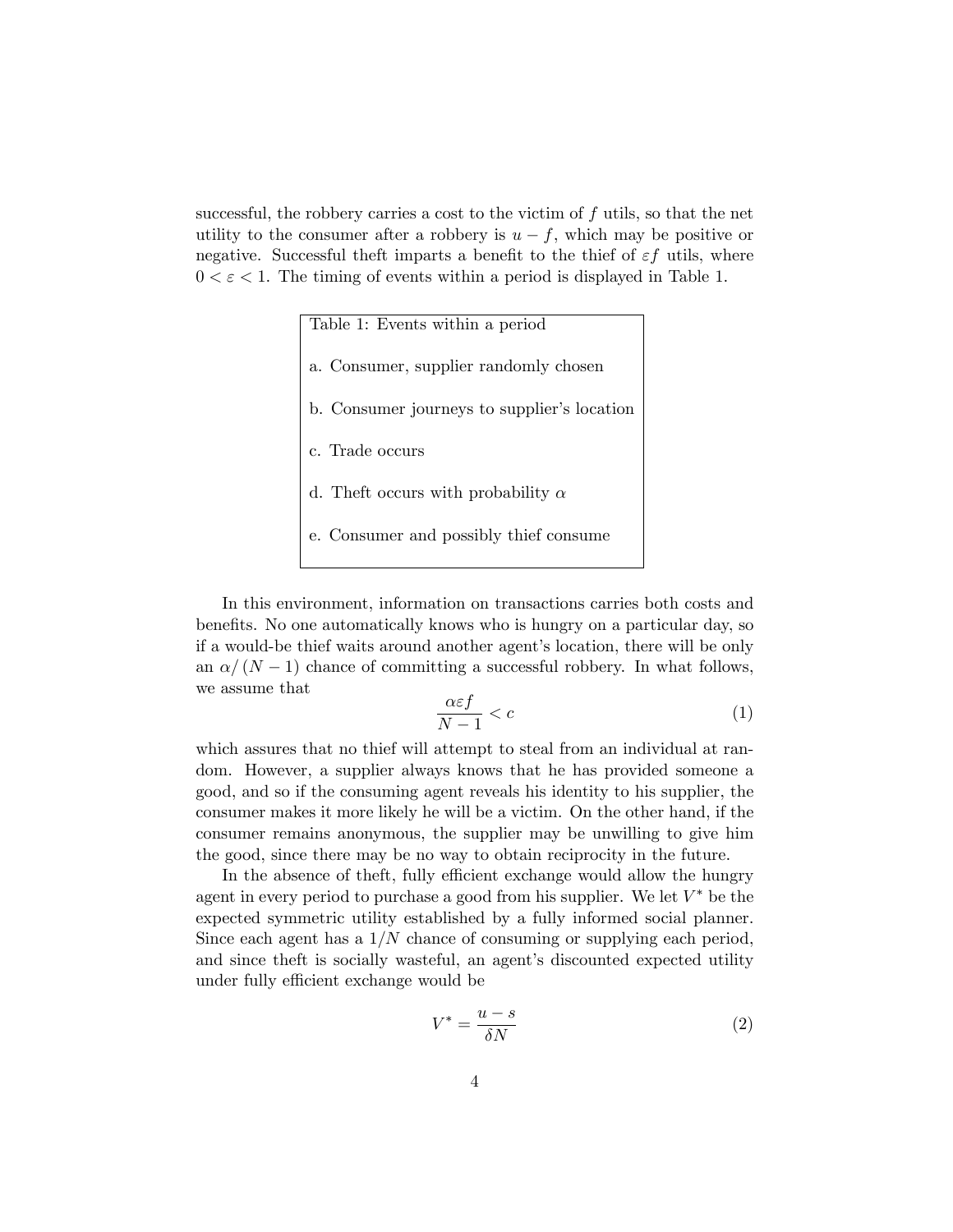#### 2.1 Information and exchange structures

We will compare outcomes in this model under a variety of information structures. Initially we consider bilaterally observable gift exchanges. In this arrangement, both suppliers and consumers keep track of a history of exchanges with each other agent, but no one knows about trades made by an agent with other agents. The history available in such arrangements, while restricted, serves as both an incentive to exchange and an incentive to theft.

Next, we consider *publicly observable gift exchanges*—what Kocherlakota  $(1998)$  refers to as "memory." In these there is a perfect record of all trades made by all participants. In the record, in every transaction, each agent's identity is revealed to all other agents.

We then consider the effect of introducing money. Money is an imperfect record of the history of trades by an individual. But it is a record which maintains the anonymity of consumers, and is therefore of value in supplementing exchange. In particular, it allows the achievement of outcomes which cannot be obtained without money.

We will also consider an environment of *semi-anonymous gift exchange*. In this case the identity of the consuming agent is never revealed, limiting the possibilities for both trade and theft. Nonetheless, trade can sometimes be sustained under "social norms" (Araujo  $(2004)$ ).

Finally we will consider a semi-anonymous record-keeping technology, and examine its advantages and disadvantages compared to money.

#### 2.2 Bilateral information on goods exchanged

In this environment, each supplier in an exchange is informed of the identity of the recipient. Each potential supplier must decide whether the disutility of production is worth the gain of "reciprocal privileges" with a given consumer. Absent theft, the supplier's expected benefit from future (next) period onwards) exchange opportunities with a given counterparty are

$$
\left[\frac{1}{\delta N(N-1)}\right](u-s) \tag{3}
$$

Exchange can be sustained as long as  $s$ , the cost of supplying a good, does not exceed the quantity  $(3)$ , the expected benefits from reciprocal privileges. In this case the expected discounted utility for each consumer (from trades with all other agents) is simply given by  $V^*$ .

For a given transaction, the only potential thief in this environment is the supplier of the good. Were the supplier to steal the good, the buyer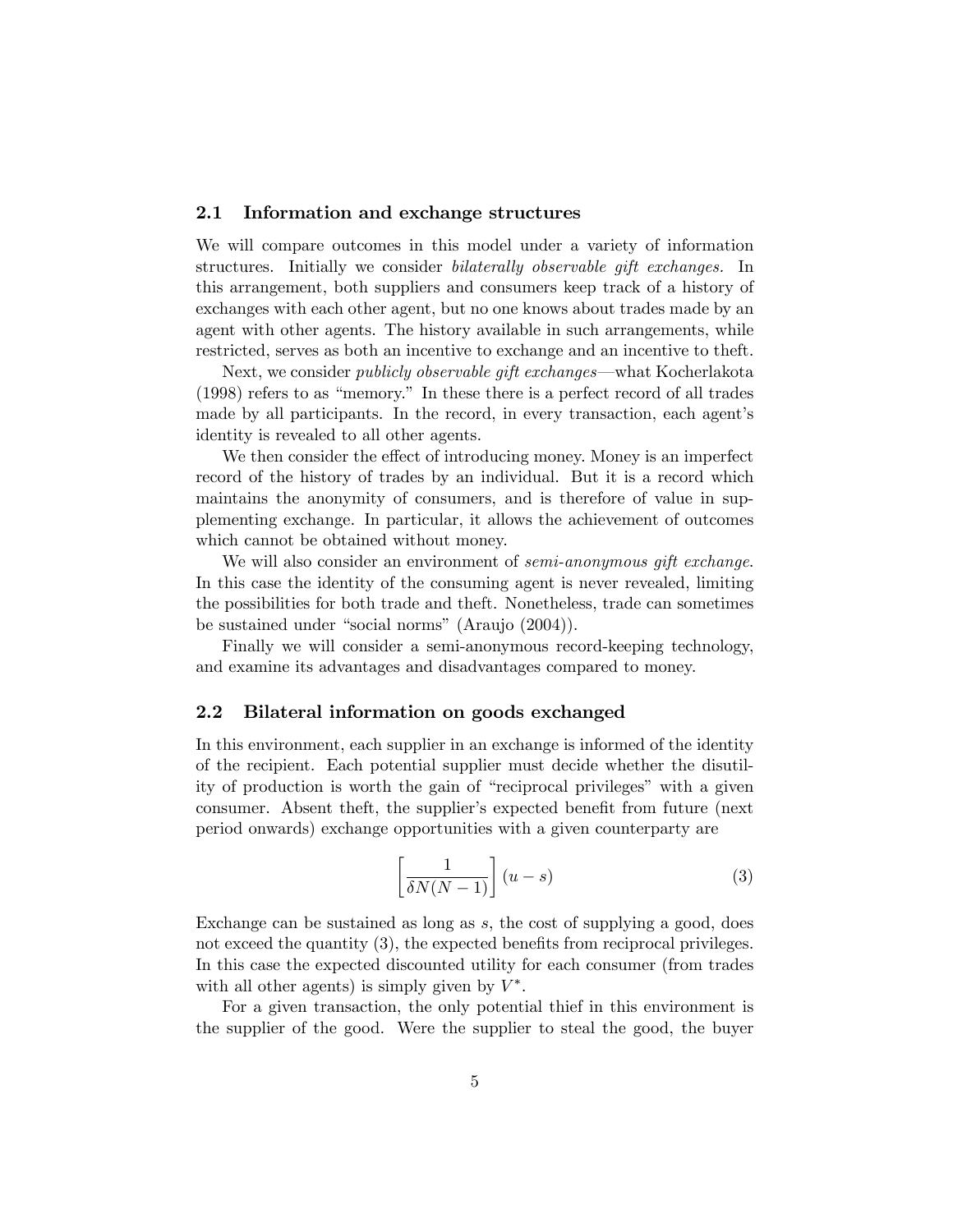would infer that the seller was the thief, and could punish the seller by not engaging in trade with the seller in any future meetings.

The instantaneous expected benefit to the supplier from the ft is  $\alpha \varepsilon f - c$ . If  $\alpha \in f < c$ , then the ft will not be attempted and trade will proceed as in the previous case. If  $\alpha \in f \geq c$ , then theft may occur. An equilibrium without theft is sustainable as long as

$$
\left[\frac{1}{\delta N(N-1)}\right](u-s) \ge \max\{s, \alpha \varepsilon f - c\}
$$
 (4)

Exchange will still occur even with theft, however, if the expected net benefit from continued future exchanges is large enough, i.e., if  $\alpha \varepsilon f \geq c$  and

$$
\frac{u-s-N^{-1}(\alpha(1-\varepsilon)f+c)}{\delta N(N-1)} \ge \max\{s,\alpha f-u\}
$$
 (5)

In other words, the expected net benefit from future exchanges must outweigh the expected disutility from production. It must also exceed the disutility from acquiring a good and subsequently being robbed; otherwise hungry agents will refuse to acquire goods. In this case the expected discounted utility for each consumer is given by

$$
\frac{u - s - N^{-1}(\alpha(1 - \varepsilon)f + c)}{\delta N} \tag{6}
$$

Note that  $(6)$  includes both the expected benefit of being a thief and the expected cost of being a victim of theft.

If neither (4) nor (5) holds, then autarky is the only equilibrium.

#### 2.3 Full information on goods exchanged

We next consider an environment in which there is full information about the identity of recipients of goods in any exchange that occurs. Consider the incentives for theft. After each exchange, the designated thief knows where his potential victim lives. The identity of a thief and the presence of stolen goods are not observable. The instantaneous expected benefit to the ft is  $\alpha \varepsilon f - c$ , and theft will occur as long as this is nonnegative.<sup>7</sup>

Exchange occurs if agents are willing to supply goods to other agents who have supplied goods in the past; a failure to supply results in the supplier being relegated to autarky. Hence exchange will be sustained if the

<sup>&</sup>lt;sup>7</sup>In this section we simply assume that a victim has no way of announcing that he has been robbed, and makes no response to a theft. In a later section we consider an environment in which a victim's behavior changes as a result of the theft.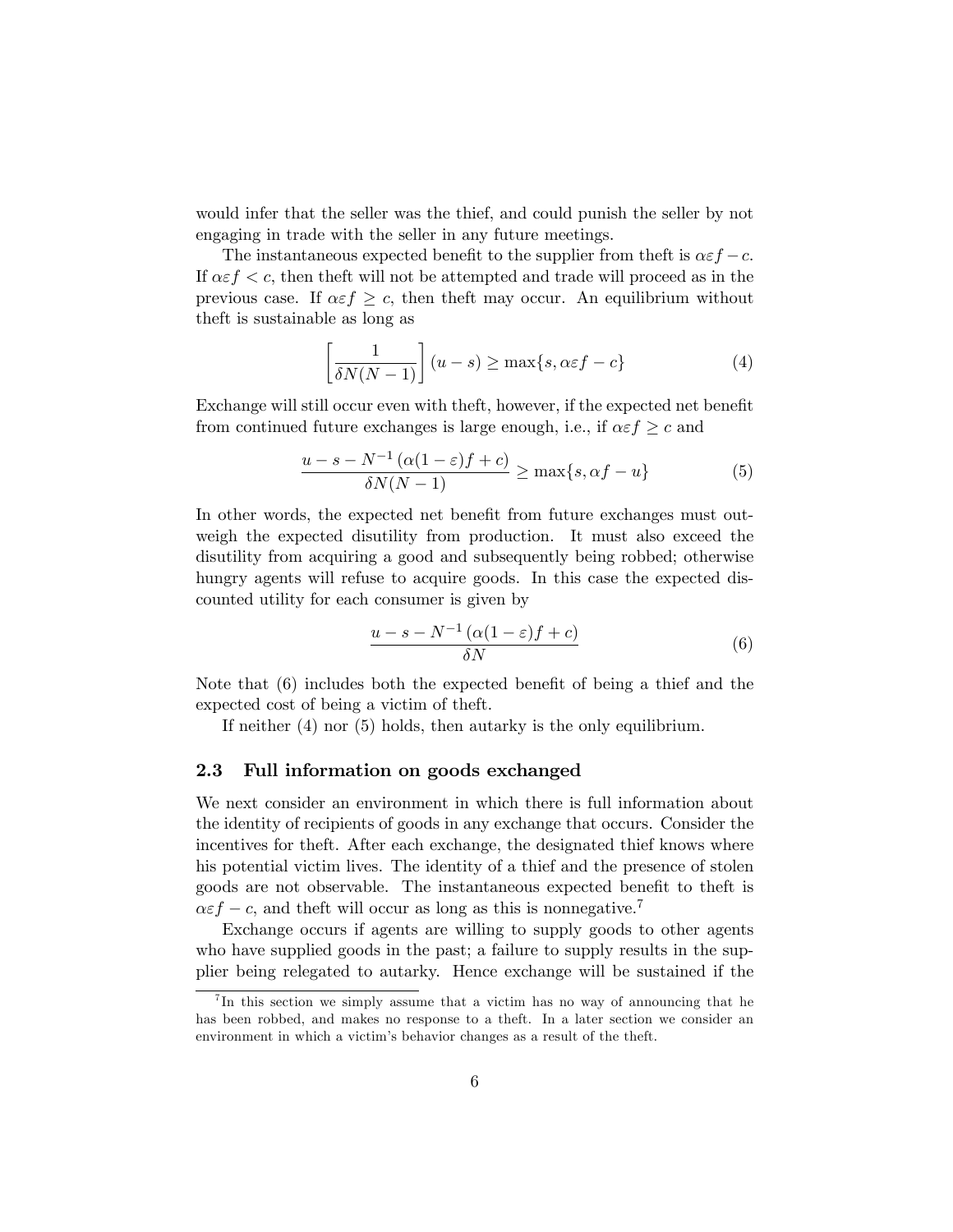cost of supplying a good does not exceed the expected future net benefit of exchange. If  $\alpha \in f < c$ , this condition is equivalent to

$$
\frac{u-s}{\delta N} \ge s \tag{7}
$$

If on the other hand,  $\alpha \in f \geq c$ , either autarky can result, or exchange will occur subject to attempted theft after each exchange and a consequent loss of value by recipients of goods. Exchange can still occur so long as

$$
\frac{u - s - \alpha (1 - \varepsilon) f - c}{\delta N} \ge \max\{s, \alpha f - u\}
$$
 (8)

Comparing  $(8)$  with  $(5)$  we note that the RHS of each condition is the same because defection has the same benefit under either arrangement. The LHS is different since an attempt at the ft is certain under full information, but penalties for defection are enforced by more agents. Under full information agents' expected discounted utility is

$$
\frac{u - s - \alpha(1 - \varepsilon)f - c}{\delta N} \tag{9}
$$

## 3 The effects of introducing money

We now consider the effects of introducing flat money into the environments described above. Here, the construct analyzed in Kiyotaki and Wright (1989) comprises a unit of money: an indivisible, inherently valueless, noncounterfeitable object, where each agent can hold a maximum of one such object. There is a fixed supply of money and not all agents possess money at any given time. Money confers anonymity–a consumer making a purchase with money does not reveal his identity to his supplier, or to others. The quantity of money circulating in the economy is known to all agents, however.

#### 3.1 Money under semi-anonymity

Suppose that would-be consumers cannot (or prefer not to) reveal their identity to would-be suppliers. Trade in this case is "semi-anonymous," since the supplier's identity is always known. Money offers opportunities for exchange in this environment. Let  $M$  be the fraction of agents in the economy with money, and let  $\underline{V}(n)$  be the value function of an agent n units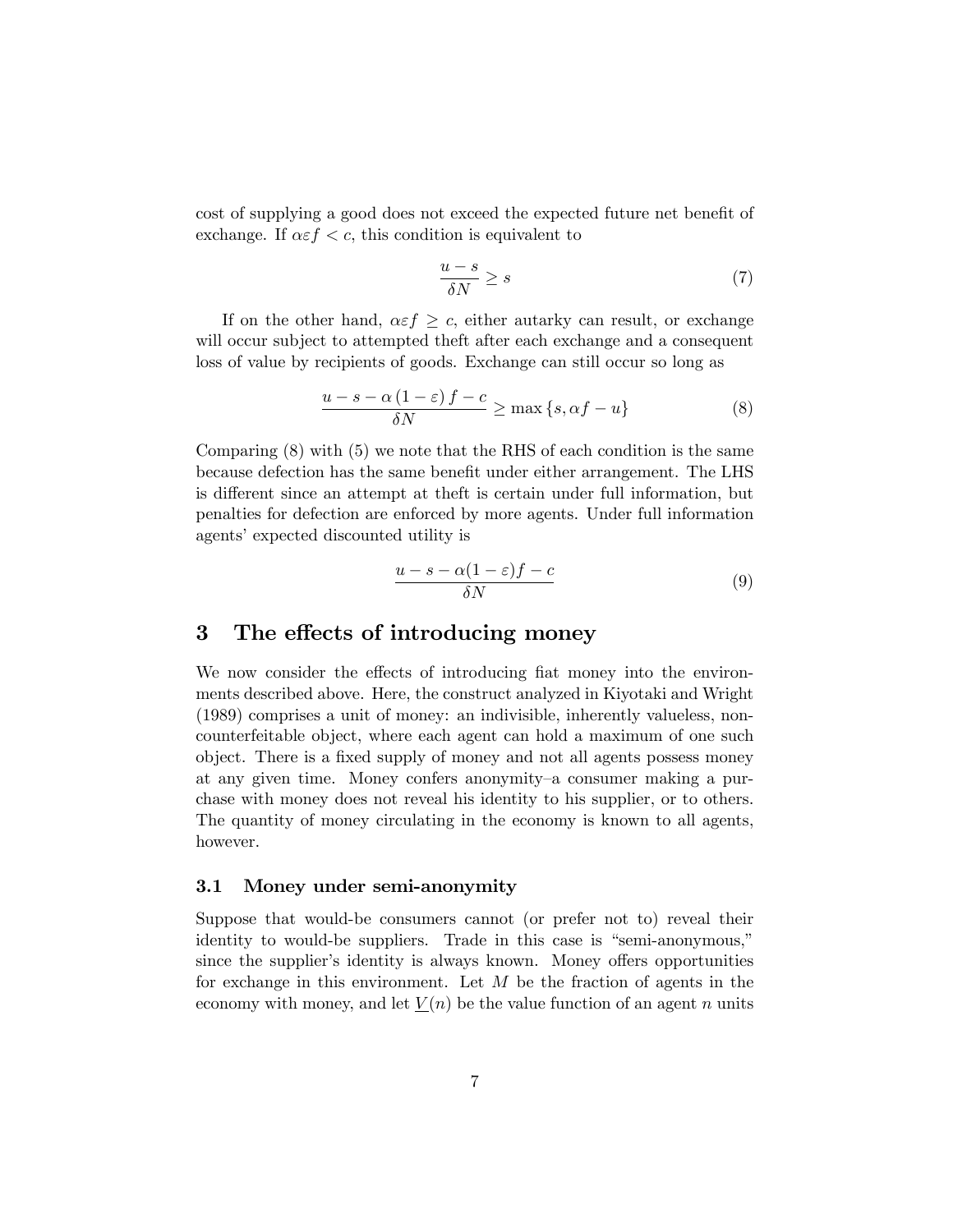of money, where  $n \in \{0, 1\}$ . Absent theft, the flow Bellman equations for each type of agent are<sup>8</sup>

$$
\delta \underline{V}(0) = \frac{M}{N} \left( -s(1+\delta) + \underline{V}(1) - \underline{V}(0) \right) \tag{10}
$$

$$
\delta \underline{V}(1) = \frac{1 - M}{N} \left( u \left( 1 + \delta \right) + \underline{V}(0) - \underline{V}(1) \right) \tag{11}
$$

Algebraic manipulation of (10) and (11) yields

$$
\underline{V}(0) = \frac{M}{N} \left( \frac{1+\delta}{\delta} \right) \left[ \frac{(1-M)(u-s) - \delta N s}{1 + \delta N} \right] \tag{12}
$$

$$
\underline{V}(1) = \left(\frac{1-M}{N}\right) \left(\frac{1+\delta}{\delta}\right) \left[\frac{M(u-s) + \delta Nu}{1+\delta N}\right] \tag{13}
$$

If exchange occurs, it remains anonymous; hence the instantaneous expected return to theft is  $(\alpha \varepsilon f)/(N - 1) - c$ , which is assumed to be negative. The existence of monetary equilibrium requires that obtaining money is a sufficient incentive to supply a good, i.e., that

$$
\underline{V}(1) - \underline{V}(0) \ge (1 + \delta)s \tag{14}
$$

which is equivalent to

$$
(1 - M)u \ge s(1 - M + \delta N)
$$
\n<sup>(15)</sup>

As is common in search models of money, a monetary equilibrium obtains if agents are patient enough (for sufficiently small  $\delta > 0$ ).

In monetary equilibrium, an agent's expected utility is given by

$$
\frac{M(1-M)(u-s)}{\delta N} \tag{16}
$$

and the welfare-maximizing quantity of money is given by  $M = 1/2$ . Expected utility is less than  $V^*$  because trade can only occur if money holdings are exactly right.

<sup>8</sup>For computational simplicity these and other Bellman equations involving money are written as if the fraction of agents holding money does not depend on whether the agent himself holds money. This approximation holds precisely as  $N \to \infty$ .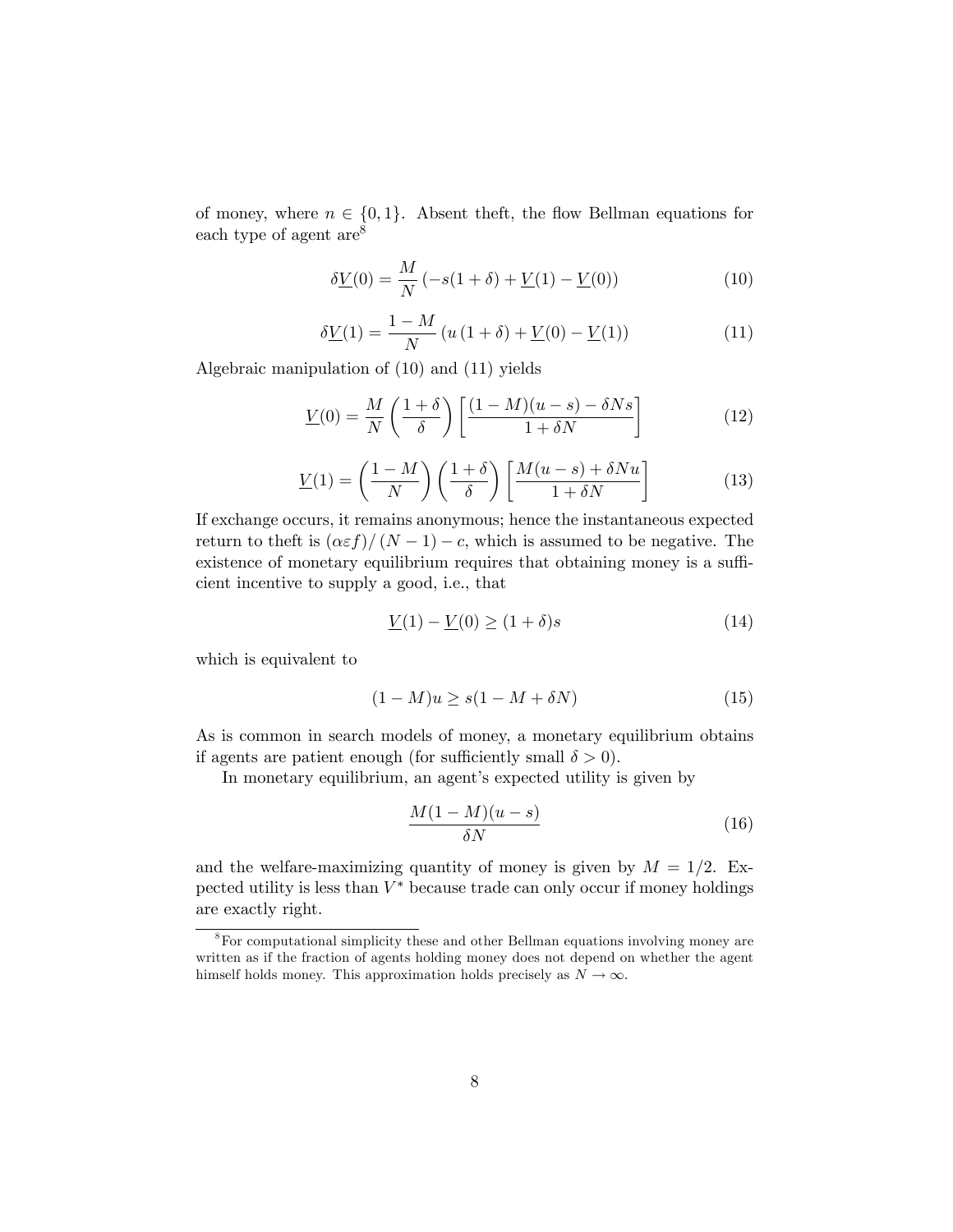#### 3.2 Money as an alternative to bilateral information

Now we consider allowing consuming agents to choose between transactions technologies. In this section we allow them the following two choices: they may anonymously purchase goods with money, or they may choose to reveal their identity to their suppliers (and no one else) with the intent of obtaining ìcreditî for future reciprocal actions. Agents purchasing on credit are expected to make repayment by supplying goods to counterparties with whom they have previously engaged in credit transactions, who choose to purchase on credit and not with cash. Agents failing to make these required payments lose their credit with that counterparty and subsequent transactions between the two are limited to cash. As was the case in the previous section, a credit purchase exposes the purchaser to the possibility of theft from the supplier.

Depending on the model parameters, money, credit, or both may be used in equilibrium. Credit alone will be used, for example, if there is no theft and if agents are patient enough. Money will used exclusively if the likelihood and cost of theft is high enough. We can also show that there are equilibria where both money and credit exist.

For there to be an equilibrium with both money and credit, it must be the case that theft sometimes occurs in credit transactions, so that holders of money will always prefer to transact with money when they wish to consume. This will only be possible when their potential supplier does not have money; otherwise the transaction will proceed on a credit basis. Likewise, it must be the case that potential suppliers without money must prefer transacting with money, when it is available, to transacting with credit.

Taking the above considerations into account, we can write the Bellman equations for agents without and with money as

$$
V(0) = \frac{1}{N} \left( u - \frac{\alpha f}{N} + \frac{V(0)}{1 + \delta} \right) + \frac{M}{N} \left( -s + \frac{V(1)}{1 + \delta} \right) +
$$
  

$$
\frac{1 - M}{N} \left( -s + \frac{\alpha \varepsilon f - c}{N} + \frac{V(0)}{1 + \delta} \right) + \left( 1 - \frac{2}{N} \right) \frac{V(0)}{1 + \delta} \quad (17)
$$
  

$$
V(1) = \frac{1 - M}{N} \left( u + \frac{V(0)}{1 + \delta} \right) + \frac{M}{N} \left( u - \frac{\alpha f}{N} + \frac{V(1)}{1 + \delta} \right) +
$$
  

$$
\frac{1}{N} \left( -s + \frac{\alpha \varepsilon f - c}{N} + \frac{V(1)}{1 + \delta} \right) + \left( 1 - \frac{2}{N} \right) \frac{V(0)}{1 + \delta} \qquad (18)
$$

where  $V(n)$  is the value functions for agents with n units of money, when agents have a choice between the use of money and "bilateral credit." Equation (17) says that the value function of an agent without money equals the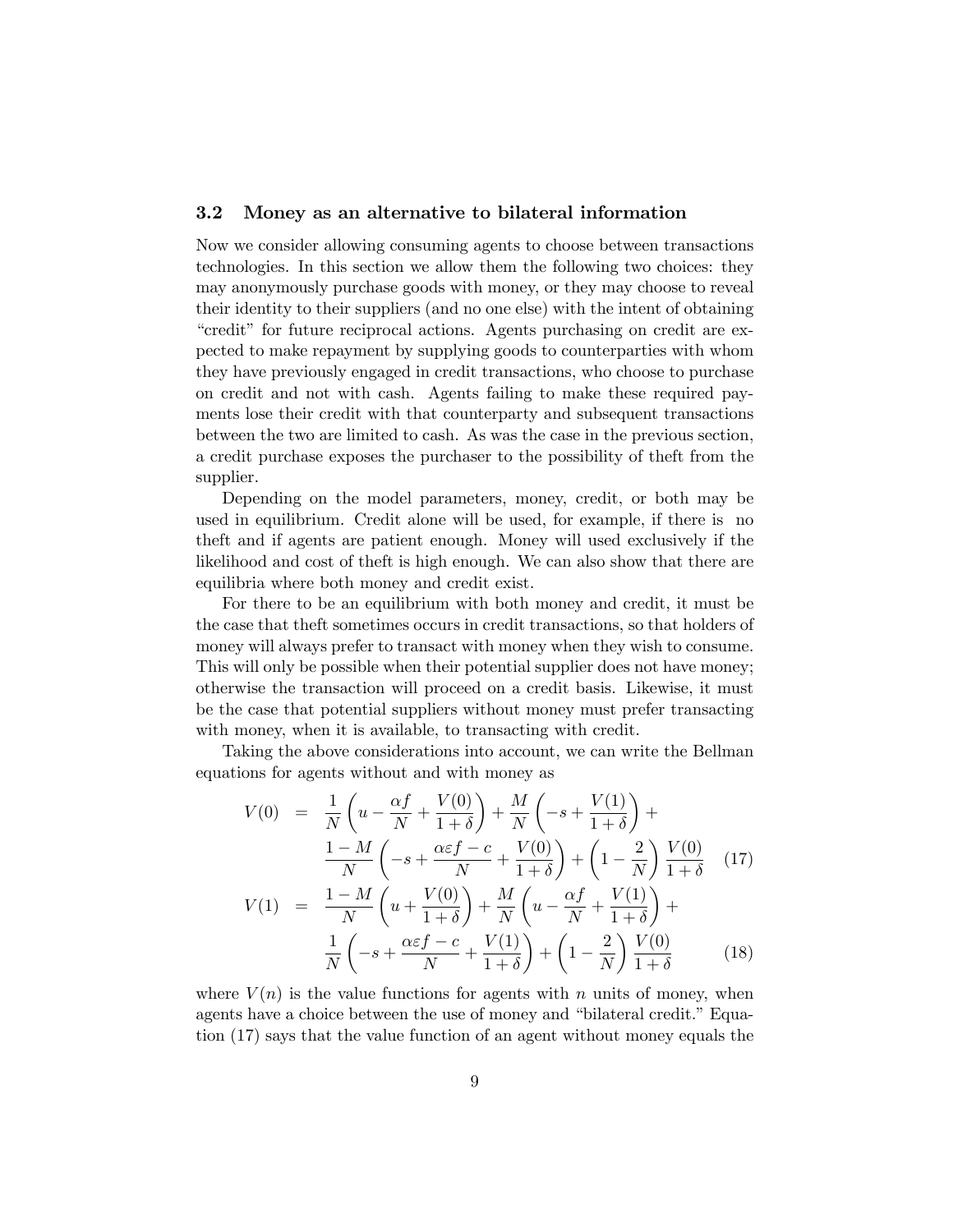weighted sum of the continuation values of being a consumer in a credit transaction, a supplier in a cash transaction, a supplier in a credit transaction, and not transacting at all. Equation (18) says that the value function of an agent with money equals the weighted sum of the continuation value of being a consumer in a cash transaction, a consumer in a credit transaction, a supplier in a credit transaction, and not transacting. Equations (17) and  $(18)$  can be rewritten in standard flow form as

$$
\delta V(0) = \frac{1+\delta}{N} \left[ u - s - N^{-1} \left( \alpha f - (1-M) \left( \alpha \varepsilon f - c \right) \right) \right] + \frac{M}{N} \left( V(1) - V(0) \right) \tag{19}
$$

$$
\delta V(1) = \frac{1+\delta}{N} \left[ u - s - N^{-1} \left( M\alpha f - \alpha \varepsilon f - c \right) \right] - \frac{1-M}{N} \left( V(1) - V(0) \right) \tag{20}
$$

Solving for  $V(0)$  and  $V(1)$  we obtain

$$
V(0) = \frac{1+\delta}{\delta N} \{u - s + \frac{1}{N(1+\delta N)} [(M(1-M) - (1+N\delta))\alpha f \qquad (21) - (M^2 + (1-M) (1+N\delta)) (\alpha \varepsilon f - c)] \}
$$

$$
V(1) = \frac{1+\delta}{\delta N} \{u - s + \frac{1}{N(1+\delta N)} [-(M(1+N\delta) + (1-M)^2) \alpha f \qquad (22) -( (1+N\delta) - (1-M)M) (\alpha \varepsilon f - c) ] \}
$$

To sustain this behavior as an equilibrium, it must be the case that agents are willing to "repay debts," i.e., agents must have an incentive to supply a consumption good in credit transactions. The agent's alternative would be to carry out future transactions with that counterparty solely in cash. Hence this equilibrium requires

$$
-s + \frac{V(0)}{1+\delta} \ge \left(\frac{N-1}{N}\right)\frac{V(0)}{1+\delta} + \left(\frac{1}{N}\right)\frac{V(0)}{1+\delta} \tag{23}
$$

which tends to

$$
u - s - N^{-1} \left( \alpha \left( 1 - \varepsilon \right) f + c \right) \ge 0 \tag{24}
$$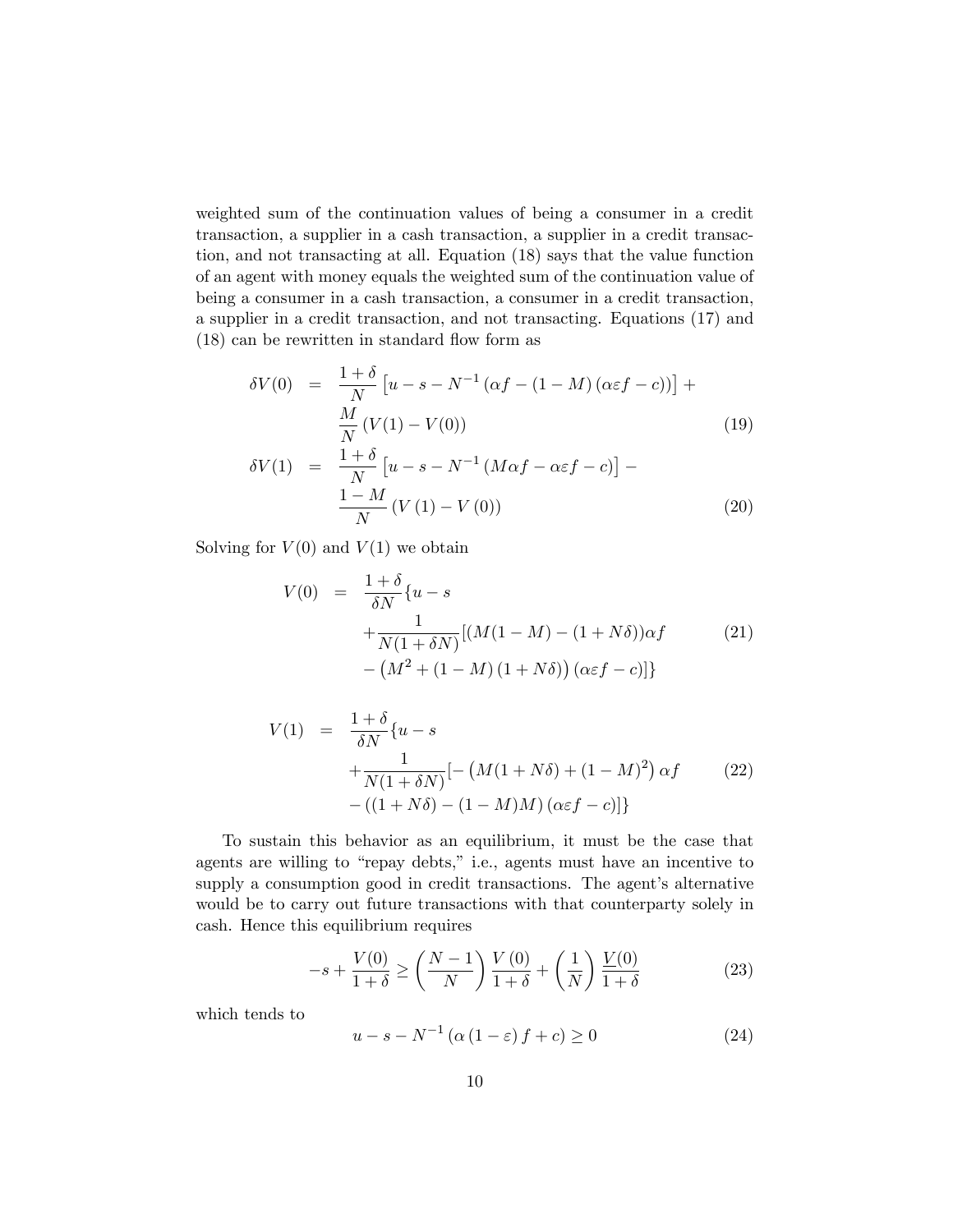as  $\delta$  tends to zero. Condition (24) will be satisfied if  $\alpha(1-\varepsilon)f + c$  is not too large, i.e., if the problem with theft is not too severe. Agents with money will prefer to buy with money rather than credit as long as

$$
u + \frac{V(0)}{1+\delta} \ge u - \alpha f + \frac{V(1)}{1+\delta}
$$
\n<sup>(25)</sup>

which is equivalent to

$$
(\delta N)\,\alpha f \ge M\,(\alpha\,(\varepsilon - 1)\,f - c) \tag{26}
$$

which is satisfied as long theft is socially costly  $(\alpha \varepsilon f \leq \alpha f + c)$ . Finally it must be the case that suppliers prefer cash to credit, i.e., that

$$
-s + \frac{V(1)}{1+\delta} \ge -s + N^{-1} \left( \alpha \varepsilon f - c \right) + \frac{V(0)}{1+\delta}
$$
 (27)

which reduces to

$$
\frac{1}{1+\delta N} \left( \alpha f \left( 1 - M \right) + \left( \alpha \varepsilon f - c \right) M \right) \ge \alpha \varepsilon f - c \tag{28}
$$

which holds  $M > 0$  for  $\delta > 0$  sufficiently small. Two points should be noted. First, once cash exists the requirements for maintaining willingness to repay debts are stricter than they otherwise would be: the threat is not to revert to autarky but to revert to monetary transactions. Thus, the existence of money to a certain extent drives out debt.<sup>9</sup> Second, it is the nonobservability of an individuals money holdings which necessitates imposing two of the constraints in the money-credit equilibrium (conditions (25) and (27)). Note in particular if sellers could not hide their money holdings then  $(27)$  could be relaxed.

#### 3.3 Money as an alternative to full information

As in the previous section, consumers have a choice between using money or revealing their identity in credit transactions. In the latter case their identity is revealed not only to their counterparty but all other agents in the economy.

As under bilateral information, equilibria exist with only money or only credit transactions. Sufficiently patient agents will prefer to transact with credit as long as there is no theft. If theft is sufficiently likely and costly,

 $^9\rm{For}$  other examples of interactions between different forms of payments media see He, Huang, and Wright (2003).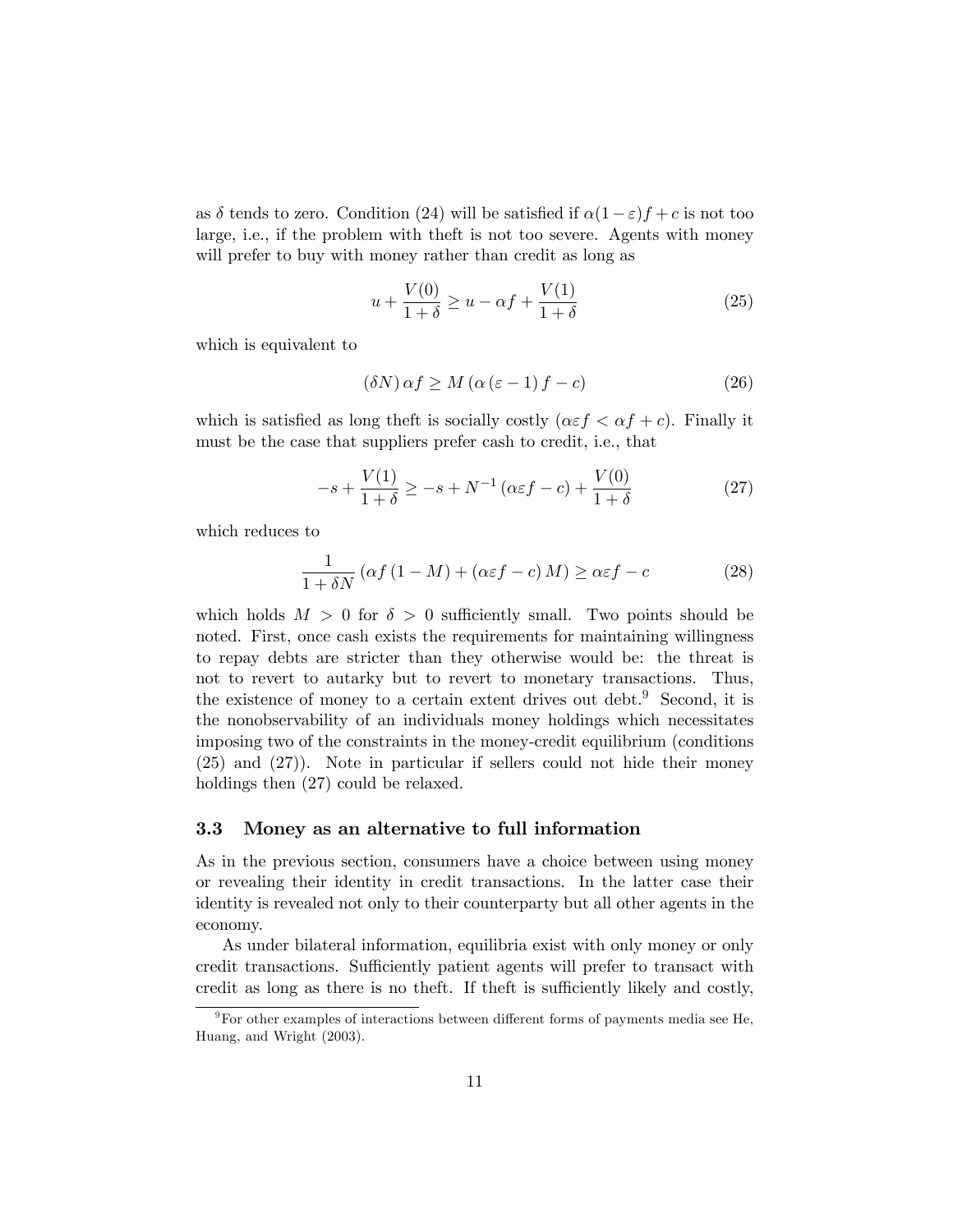agents will only want to use money. There are also equilibria where both money and credit are used. In such an equilibrium holders of money always transact in money if this is possible. In the money-credit equilibrium, the flow Bellman equations can be written as

$$
\delta \overline{V}(0) = \frac{1+\delta}{N} (u - s - \alpha f) + \frac{M}{N} (\overline{V}(1) - \overline{V}(0))
$$
\n(29)

$$
\delta \overline{V}(1) = \frac{1+\delta}{N}(u-s-M\alpha f) - \frac{1-M}{N}(\overline{V}(1) - \overline{V}(0))
$$
 (30)

where  $\overline{V}$  denotes the value function of agents who have a choice between money and multilateral credit. Solving for  $\overline{V}(0)$  and  $\overline{V}(1)$  we obtain

$$
\overline{V}(0) = \frac{1+\delta}{\delta N} \left\{ u+s-\alpha f + \frac{M}{1+\delta N} \left[ (1-M)\alpha f \right] \right\} \tag{31}
$$

$$
\overline{V}(1) = \frac{1+\delta}{\delta N} \left\{ u - s - M\alpha f - \frac{1-M}{1+\delta N} \left[ (1-M)\alpha f \right] \right\} \tag{32}
$$

To sustain this equilibrium, it must be the case that agents are willing to "repay debts," i.e., agents must have an incentive to supply a consumption good in credit transactions. The agent's alternative would be to carry out subsequent transactions solely in cash. Hence this equilibrium requires

$$
-s + \frac{\overline{V}(0)}{1+\delta} \ge \frac{V(0)}{1+\delta}
$$
\n(33)

which is equivalent to

$$
[\delta N + 1 - M(1 - M)] (u - \alpha f) \ge [1 - M(1 - M)] s
$$
 (34)

which is satisfied, for example, if  $M$  is sufficiently small, or the likelihood of theft  $\alpha$  is sufficiently low. This equilibrium also requires that agents with money prefer to buy with money rather than credit, i.e., that

$$
u + \frac{\overline{V}(0)}{1+\delta} \ge u - \alpha f + \frac{\overline{V}(1)}{1+\delta}
$$
 (35)

which is equivalent to

$$
\delta N + M \ge 0 \tag{36}
$$

which is automatically satisfied for  $\delta N, M > 0$ . Suppliers prefer receiving money to credit so long as

$$
s + \frac{\overline{V}(1)}{1+\delta} \ge -s + N^{-1} \left(\alpha \varepsilon f - c\right) + \frac{\overline{V}(0)}{1+\delta} \tag{37}
$$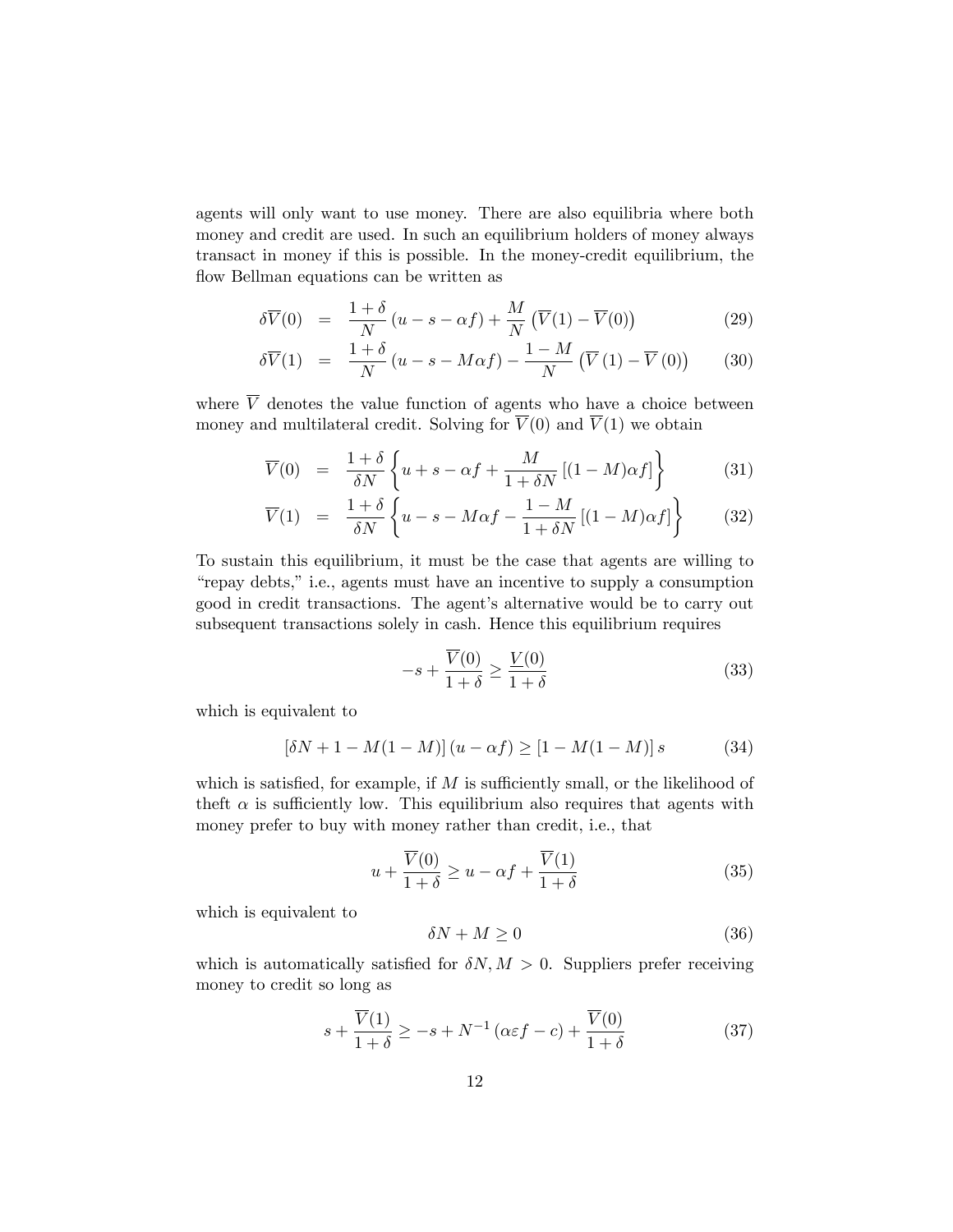which reduces to

$$
\frac{(1-M)\,\alpha f}{1+\delta N} \ge \frac{\alpha \varepsilon f - c}{N} \tag{38}
$$

which holds for  $\delta > 0$  sufficiently small.

# 4 Some welfare comparisons

We can use the analysis above to make welfare comparisons among different economies, using expected aggregate instantaneous steady-state utility as a criterion, where the expectation is taken over the success or failure of theft. We begin by comparing an economy where semi-anonymous transactions take place only with money (the economy of section 3.1), to an economy where bilateral information is available on all transactions (section 2.2), and one where full information is available on all transactions and "multilateral credit" arises (section 2.3). In the absence of the ft (when  $\alpha \epsilon f < c$ ), such a comparison is quite simple and is displayed in Table 2.

| Table 2: money versus credit without theft |                   |                  |              |  |
|--------------------------------------------|-------------------|------------------|--------------|--|
|                                            | Money             | Credit           |              |  |
|                                            |                   | <b>Bilateral</b> | Multilateral |  |
| $\sum U$                                   | $M(1 - M)(u - s)$ | $u - s$          | $u - s$      |  |
| Feas.                                      | $(u-s)(1-M) \ge$  | $u-s\geq$        | $u-s\geq$    |  |
|                                            | $s\delta N$       | $s\delta N(N-1)$ | $s\delta N$  |  |

From Table 2 it is clear that credit dominates money where both are feasible. Bilateral credit is the most delicate arrangement and depends on there being a relatively small number of agents in the economy. As we drive N to infinity while allowing the interval between time periods and  $\delta$ to shrink as  $1/N$ , we obtain the limiting results (where  $r > 0$  is the limit of  $\delta N$ ) displayed in Table 3.<sup>10</sup>

| Table 3: money vs. credit w/o theft as $N \to \infty$ |                          |                     |  |  |
|-------------------------------------------------------|--------------------------|---------------------|--|--|
|                                                       | Money                    | Multilateral Credit |  |  |
| Steady-state $\sum U$                                 | $M(1 - M)(u - s)$        | $u - s$             |  |  |
| Feasibility                                           | $(u - s)(1 - M) \geq sr$ | u > sr              |  |  |

 $10$  Technically this last step is necessary to make the environment of Section 2.4 compatible with Kocherlakota's (1998) concept of "memory." Essentially this requires that all matches be between agents without any previous contact.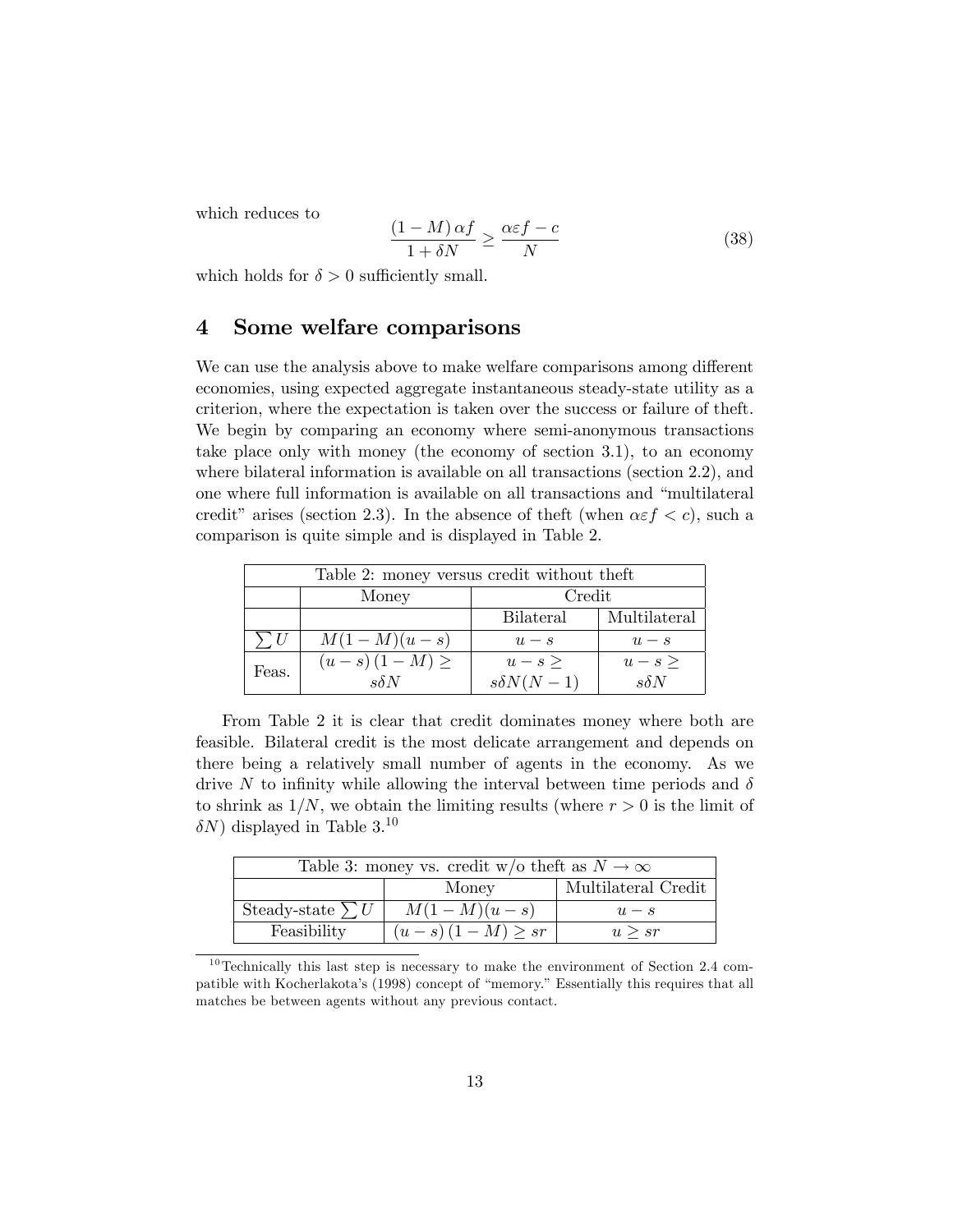Bilateral credit becomes infeasible in this case as the chance of a repeated match goes to zero. Multilateral credit remains feasible, however, and absent theft we have the standard results of the money literature that credit is feasible whenever money is, and delivers higher welfare.

When theft can occur, these comparisons are less straightforward. Table 4 offers steady-state comparisons of economies under the threat of theft (for which  $\alpha \in f \geq c$ ) with only money (section 3.1), bilateral credit (section 2.2), or multilateral credit (section 2.3).

| Table 4: $E(\sum U)$ with the ft for various environments |                                                   |                                         |  |  |
|-----------------------------------------------------------|---------------------------------------------------|-----------------------------------------|--|--|
| Money Only                                                | Bilateral Credit                                  | Money and Credit                        |  |  |
| $M(1 - M)(u - s)$                                         | $u - s$<br>$-N^{-1}(\alpha(1-\varepsilon) f + c)$ | $u - s -$<br>$\alpha(1-\varepsilon)f-c$ |  |  |

Feasibility for monetary equilibrium is the same as before, i.e., condition (15); feasibility for bilateral credit is given by (5), and feasibility for multilateral credit is given by (8). From the table it is clear that under the threat of theft, money can dominate credit. Bilateral credit, where feasible, dominates multilateral credit, as it affords fewer opportunities for socially costly theft. Bilateral credit may dominate money if problems with theft are not too severe.

Finally, Table 5 offers a welfare comparison of the economies with money only, multilateral credit only, and a combination of multilateral credit and money (section 3.3).

| Table 5: $E(\sum U)$ with the ft for various environments |                                          |                                                                        |  |  |
|-----------------------------------------------------------|------------------------------------------|------------------------------------------------------------------------|--|--|
| Money Only                                                | Multilateral Credit Only                 | Money and Credit                                                       |  |  |
| $M(1 - M)(u - s)$                                         | $u - s$<br>$-\alpha(1-\varepsilon)f - c$ | $u - s -$<br>$(1 - M(1 - M))$<br>$\times(\alpha(1-\varepsilon) f + c)$ |  |  |

For the equilibrium with both money and credit, feasibility is given by condition (34) in addition to (15). A combination of both money and credit necessarily dominates credit by itself, and will dominate money as long as feasibility condition (34) is met, and the surplus created in trade exceeds the social cost of theft, i.e., as long as  $u - s > \alpha(1 - \varepsilon)f + c$ . If the cost and likelihood of theft are too high, then only exchange with money is possible.

In short, in an economy without theft and with a frictionless system of credit, money would be superfluous. When the ft is present, it would be welfare-improving to introduce money into a world with frictionless credit,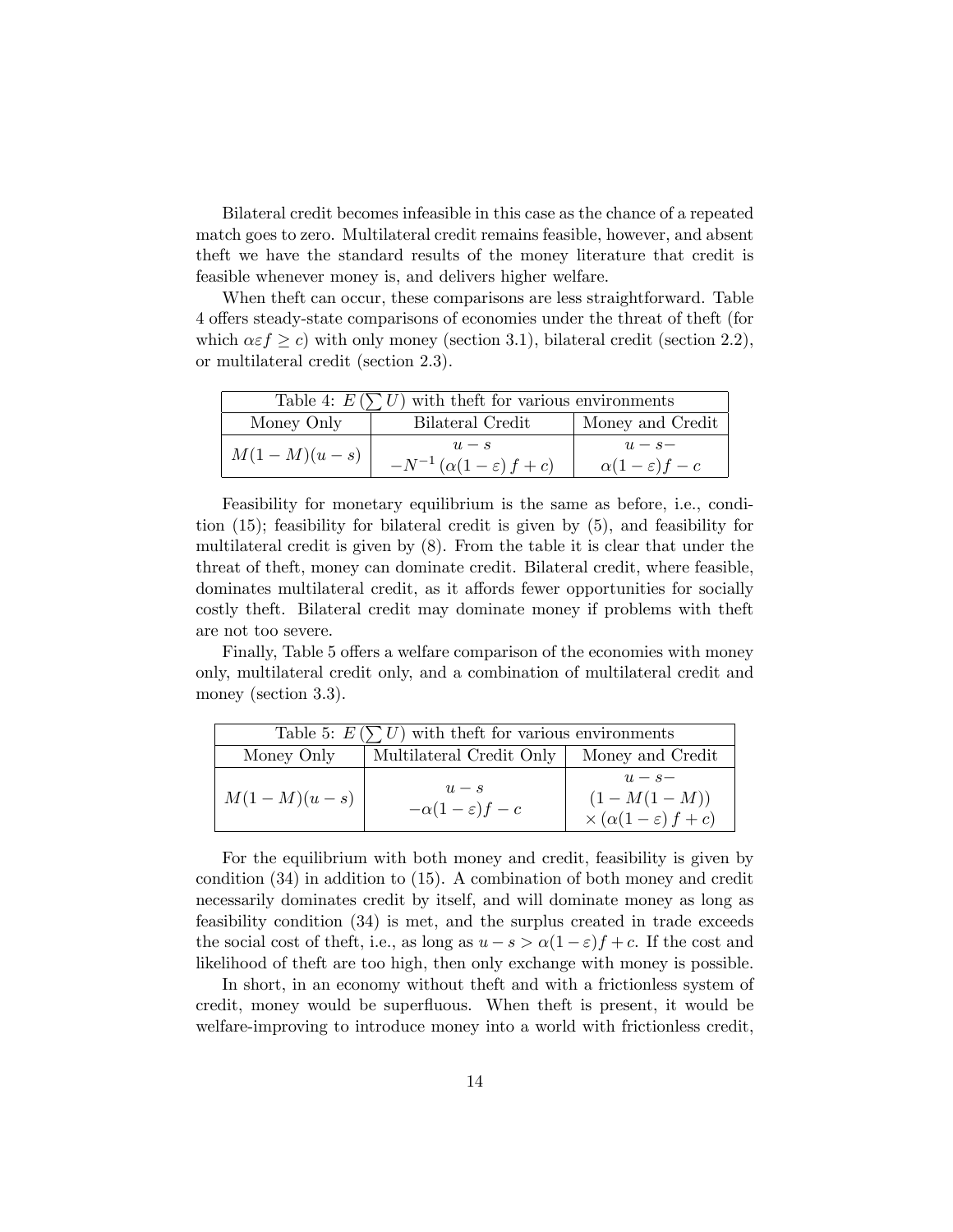as money introduces the possibility of anonymous, theft-free transactions. Not all potential consumers will have access to money, however, meaning that money does not completely supplant credit.

## 5 Robustness

Money is not the only mechanism for sustaining exchange without theft. In this section, we consider two other possible "social norms": gift-giving, and retaliation by the victims of theft.

#### 5.1 Gift-giving

To analyze gift-giving, consider a version of this environment under semianonymity. Each potential supplier's identity is known to the consuming agent, but the identity of the potential consumer is unknown to the supplier. Then, following Araujo (2004), we can show that exchange can sometimes be sustained under a "social norm," whereby each potential supplier agrees to supply a good to an unknown consumer, in anticipation of reciprocity when the supplier wishes to consume.

For gift-giving to be a Nash equilibrium, it must be the case that the anticipated net future benefit of adhering to the social norm of gift-giving exceeds the anticipated future benefits of defecting from the social norm. Defection is contagious in the sense that as a defector refuses to supply his good, this results in additional defections. To rule out defections it must be true that

$$
-s + V^* \ge V_d \tag{39}
$$

where  $V_d$  is the expected value of defecting, which may be written as

$$
V_d = u \sum_{t=1}^{\infty} \left(\frac{1}{1+\delta}\right)^t \frac{N - E(D_t)}{N(N-1)}
$$
(40)

where  $D_t$  is the number of defectors as of time t and E denotes expectation as of period 0. Given that there are  $i$  defectors at time  $t$ , then

$$
\Pr\left\{D_{t+1}=j|D_t=i\right\} = \begin{cases} \left(\frac{i}{N}\right)\left(\frac{N-i}{N-1}\right) & \text{if } j=i+1\\ 1-\left(\frac{i}{N}\right)\left(\frac{N-i}{N-1}\right) & \text{if } j=i\\ 0 & \text{if } j \neq i, i+1 \end{cases}
$$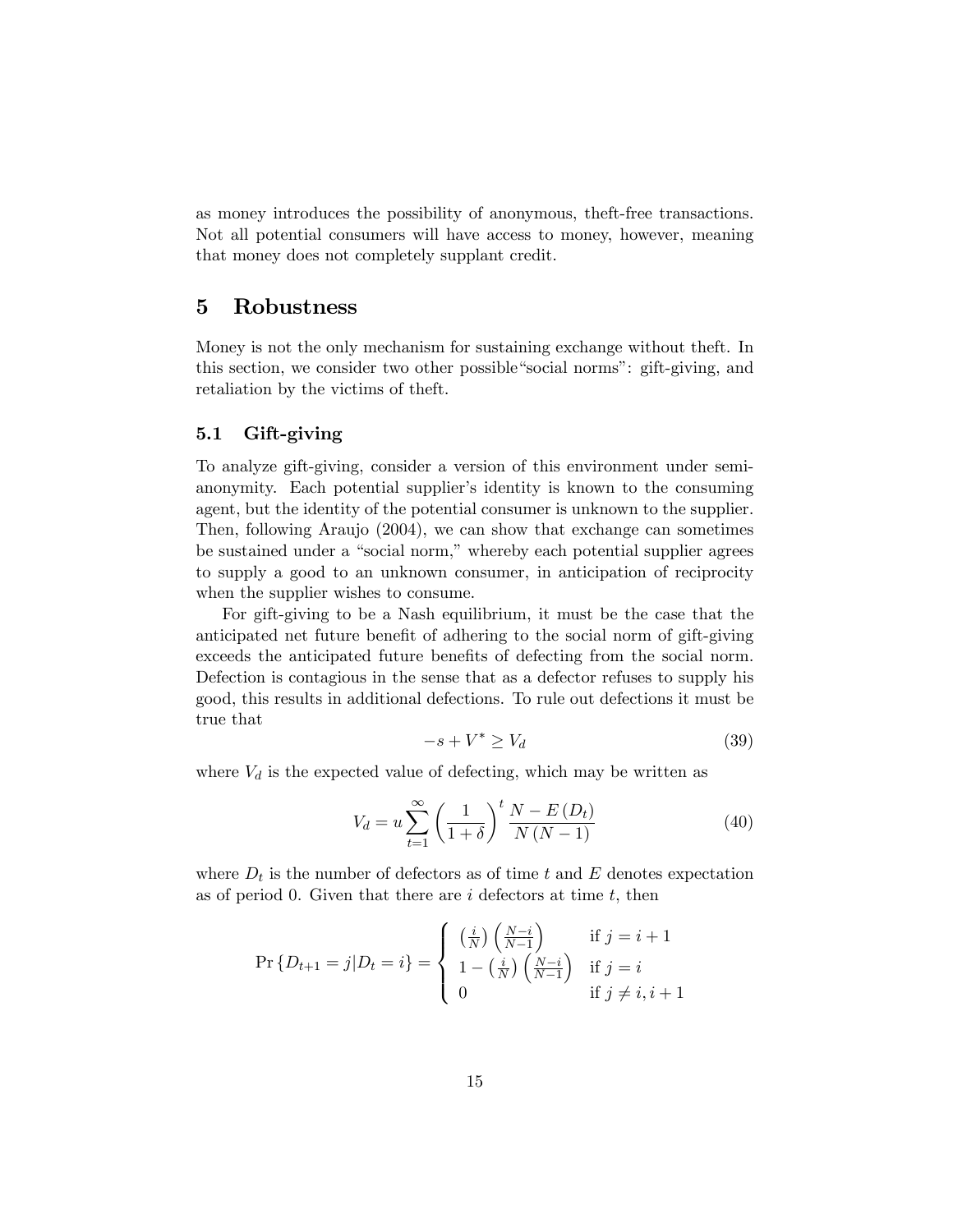Let the N-dimensional vector  $\pi_t$ , represent the probability distribution of  $D_t$ . It follows that  $\pi_t = A^{t-1}\pi_1$  where A is the  $N \times N$  transition matrix

$$
A = \begin{bmatrix} 1 - \frac{N-1}{N(N-1)} & \frac{N-1}{N(N-1)} & 0 & \cdots & 0 \\ 0 & 1 - \frac{2(N-2)}{N(N-1)} & \frac{2(N-2)}{N(N-1)} & \ddots & \vdots \\ \vdots & \ddots & \ddots & 0 & 0 \\ \vdots & \ddots & \ddots & 1 - \frac{N-1}{N(N-1)} & \frac{N-1}{N(N-1)} \\ 0 & \cdots & \cdots & 0 & 1 \end{bmatrix}
$$
(41)

Furthermore,

$$
\pi_1' = (0, 1, 0, \dots, 0) \tag{42}
$$

since there are two defectors in period 1-the initial defector and his victim at time 0. Define  $\Delta$  as the N-dimensional row vector whose *i*th element is  $(N - i)/(N - 1)$ . We can then rewrite  $V_d$  as

$$
V_d = u \sum_{t=1}^{\infty} \sum_{i=1}^{N} \left(\frac{1}{1+\delta}\right)^t \pi_t(i) \left(\frac{N-i}{N(N-1)}\right)
$$
  
= 
$$
\frac{u}{(1+\delta) N} \Delta \sum_{t=1}^{\infty} \left(\frac{A}{1+\delta}\right)^t \pi_1
$$
  
= 
$$
\frac{u}{N} \Delta \left((1+\delta) I - A\right)^{-1} \pi_1
$$
 (43)

where  $I$  is the N-dimensional identity matrix.<sup>11</sup>

Then, as agents become more patient and  $\delta$  goes to zero, it is evident from  $(43)$  that the value of defecting tends to a finite limit, whereas the value of adhering to the gift-giving norm (the LHS of (39)) grows without bound. Hence, exchange can be sustained under gift-giving for sufficiently patient agents.

Gift-giving becomes increasingly fragile as the number of agents grows, however. We can bound the value of defecting from below as

$$
V_d \ge u \left( \frac{1}{\delta N} - \frac{(1+\delta)}{N(N-1)\delta^2} + \frac{(1+\delta)^{-N+2}}{N(N-1)\delta^2} \right)
$$
 (44)

 $11$  These calculations closely follow those of Araujo (2004, 246). Following Ellison (1994) and Kandori (1992), Araujo also examines social norms sustained by sequential equilibria. In this paper we confine our attention to Nash equilibrium; extensions to sequential equilibrium in the context of money and theft would be an interesting, though involved, extension.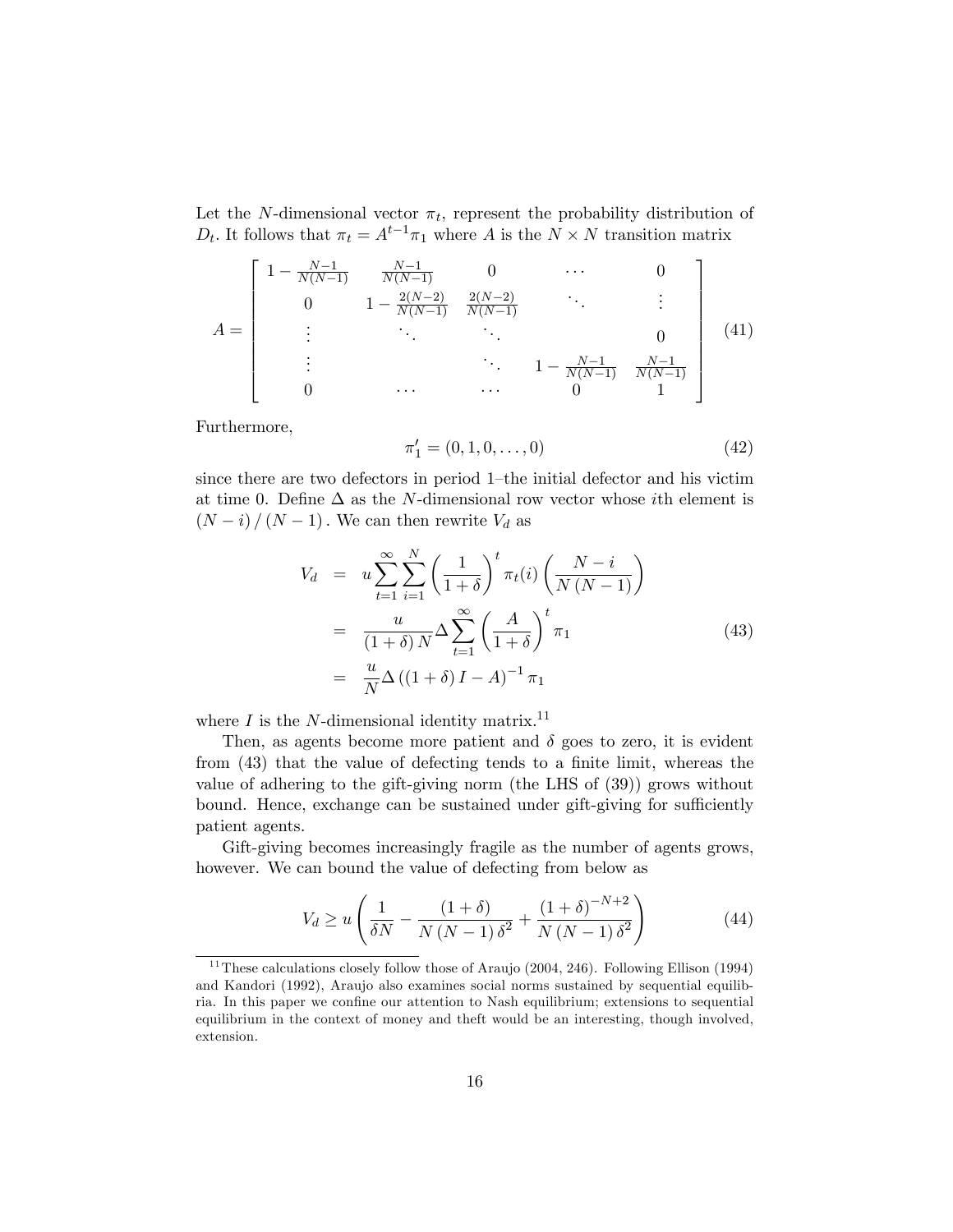This inequality can be understood as follows: since there is one meeting per period, the number of defections can increase at most by one per period. The worst case scenario is

$$
D_t = \min\{t+1, N\} \tag{45}
$$

Actual contagion must proceed more slowly than this worst-case scenario. Let

$$
\underline{V}_d = u \sum_{t=1}^{N-1} \left( \frac{1}{1+\delta} \right)^t \left( \frac{N-t-1}{N(N-1)} \right)
$$
(46)

 $\underline{V}_d$  gives the value of defecting if a further defection would occur every period following the initial defection, until the entire population were exhausted; simplifying  $(46)$  we obtain the RHS of  $(44)$ . Driving N to infinity and taking limits as in the previous section, we obtain a limiting lower bound for  $V_d$ 

$$
\underline{V}_d^{\infty} = \frac{u}{r^2} \left( r - 1 + e^{-r} \right) \tag{47}
$$

where r is the limit of  $\delta N$ . Comparing  $\underline{V}_{d}^{\infty}$  to the analogous limiting expression for  $V^*$ , we obtain a sufficient condition for gift-giving to be infeasible

$$
\underline{V}_d^{\infty} > -s + V^{*\infty} \tag{48}
$$

or equivalently,

$$
\frac{r(1+r)}{1-e^{-r}} > \frac{u}{s}
$$
 (49)

From (49) it is clear that gift-giving is not feasible for N and r sufficiently large. Comparing  $(15)$  and  $(49)$  it is also clear that for large N, there will be a range of values of  $r$  for which monetary exchange is feasible while gift-giving is not.

#### 5.2 Retaliation by victims

In describing the public information regime of section 2.3, we assumed that victims of theft had no way to retaliate. In fact, retaliation could take many forms. In the opposite extreme, suppose that a victim of theft could make a public announcement that a theft had occurred. In an equilibrium with trade and without theft, such an announcement would signal a "defection" from the social norm of no theft, leading all agents to revert to autarky in subsequent periods. An equilibrium without theft is sustainable as long as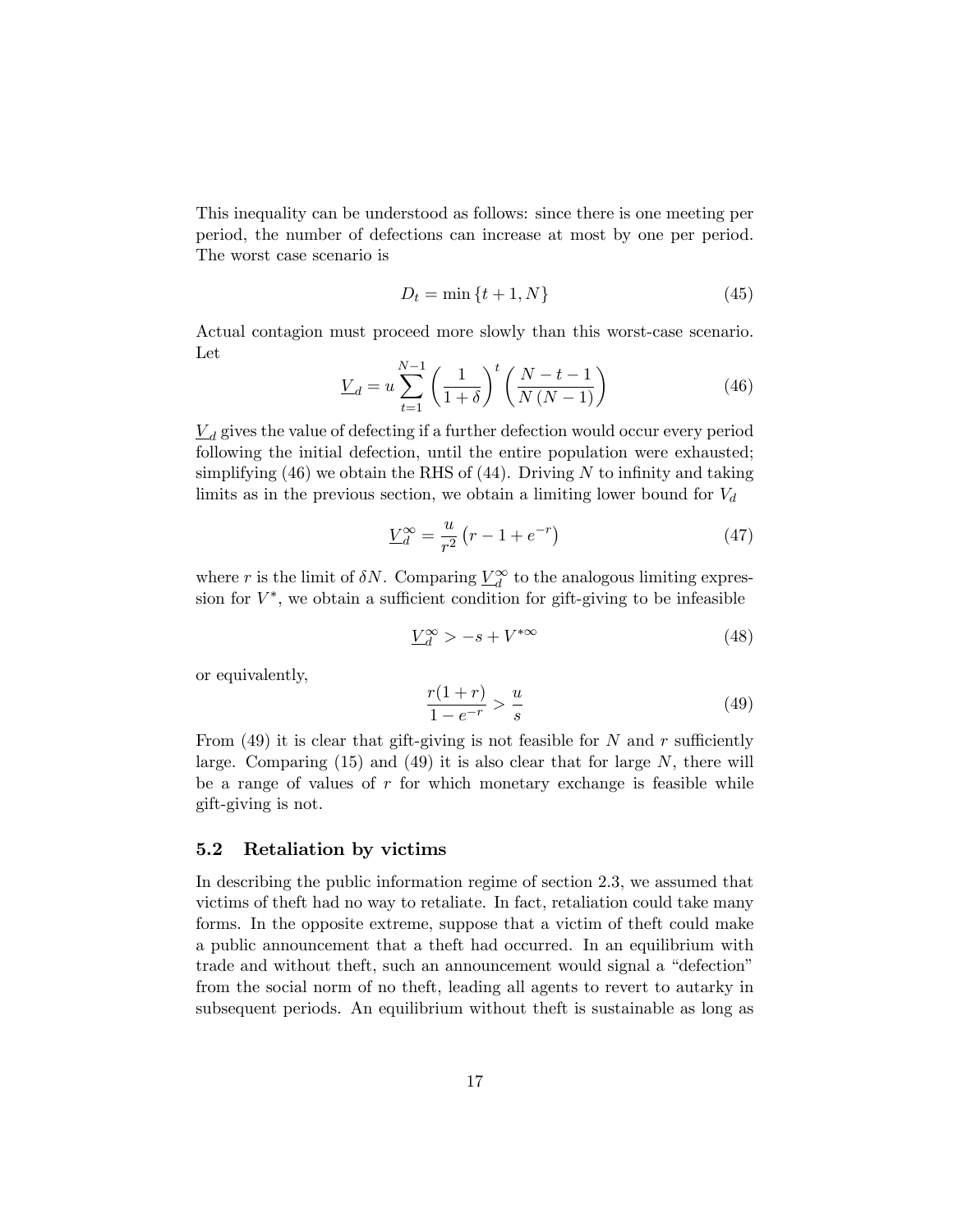the expected net benefits to future exchange exceed both the disutility of supplying and the private return to theft:

$$
\frac{u-s}{\delta N} \ge \max\left\{s, \alpha \varepsilon f - c\right\} \tag{50}
$$

The ability to make such announcements is welfare-improving in that it reduces opportunities for theft. Condition (50) is also less stringent that condition (4), meaning that if such announcements are possible, theft-free trade is easier to achieve in an environment of full information than under bilateral information. If condition (50) is violated, however, trade with money may still dominate trade with credit. Note also that public announcements are the most forceful form of retaliation, and other forms of retaliation would be expected to have more limited effects. In addition, (49) may hold and (50) may fail simultaneously, while money is still feasible. In other words, there are parameter values where money succeeds while both memory and gift-giving fail.

## 6 Intermediation

Intermediaries can also be in the business of providing privacy. One possibility is "inside money"—a reputable agent issues a limited number of non-counterfeitable notes which circulate.<sup>12</sup> However there are also ways an intermediary can provide privacy with a setup which does not resemble money. On the Internet, for example, there are sites which serve as ìanonymizers.î These serve as gateways to other sites, scrambling the Web surfer's information so his identity cannot be traced.

In this section we consider both an anonymizing institution which takes the form of intermediated credit, and an institution providing inside money.

#### 6.1 Intermediated credit

We start with the economy of section 2.3 in which transactions are public information. In addition, we assume that  $\alpha \in f > c$  so that theft will occur (in the absence of retaliation by victims).

Let us now suppose that a bank charter is given to one agent. All other agents have the option of opening an "account" with the banker. When agents with a bank account wish to consume, they go to the banker and

 $12$  For example, Cavalcanti and Wallace (1999) or Kiyotaki and Moore (2000) present models of inside money based on this idea.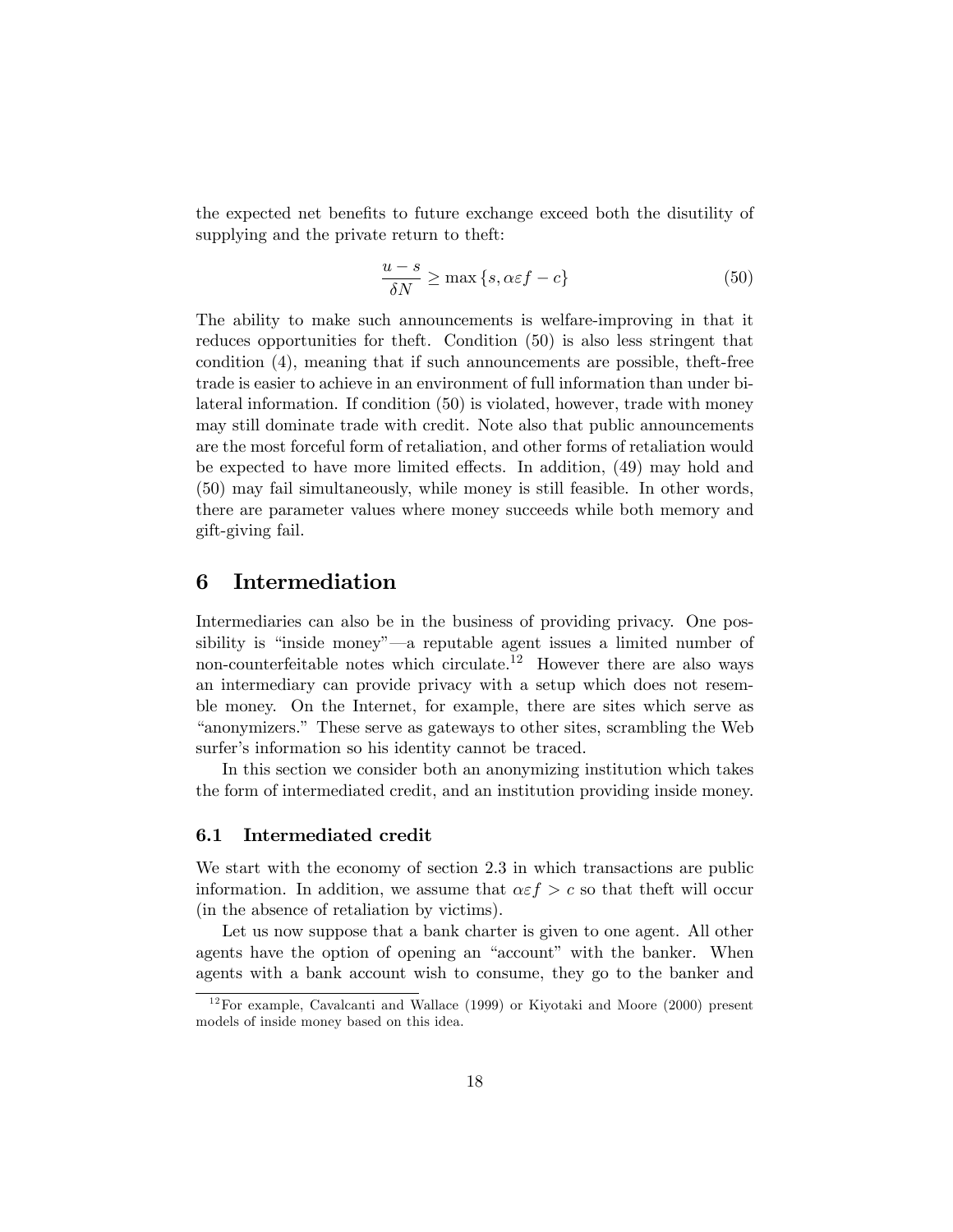give him the location of their desired supplier. If the supplier has a bank account, the banker goes to the supplier, purchases the good with bank credit, and immediately and privately passes on the good to the consuming agent. Would-be thieves (other than the banker) are stymied because they do not know the location of the agent with the good. The banker is, in effect, "anonymizing" agents' transactions.

This arrangement is sustainable as an equilibrium as long as (1) all agents have a bank account,  $(2)$  all agents believe that if they "defect" from this arrangement, all other agents will likewise defect, and the economy will return to autarky, and (3) there can be public announcements of defections by the counterparty of the defector.

Note there are two opportunities for defection, the first being that a potential supplier can refuse to provide a good to the banker, and the second being that the banker, who knows the identities of consuming agents, can rob them after delivering their consumption good. The supplier will supply his good to the banker as long as the expected net benefit of (theft-free) future transactions exceeds the disutility of supplying the good, i.e., as long as  $(7)$  holds. The banker will refrain from robbing his "depositors" only if the expected net benefit of being theft-free in future transactions exceeds the short-term gain from theft, i.e., if

$$
\frac{u-s}{\delta N} \ge \alpha \varepsilon f - c \tag{51}
$$

which is satisfied for  $\delta N > 0$  sufficiently small. Thus, this arrangement is sustainable if the banker is patient enough. Note also that the combination of the two conditions (7) and (51) is simply the condition (50). In other words, the intermediated credit arrangement succeeds precisely in cases where public announcements of theft are effective.

Thus, a "banking" type of arrangement can in some cases deliver a firstbest outcome (credit transactions without theft).<sup>13</sup> Intermediation is superior to both unintermediated trade under full information (without retaliation) because it reduces the scope for theft, and to trade under bilateral information because it does not require such a high degree of patience on the part of suppliers. On the other hand, if agents are too impatient, or if

 $13$  Given the level of abstraction of our model, we can regard this arrangement as an idealization of a money order or of a cashier's check—in each case the transaction can be kept anonymous from the seller but not from the bank. While it may seem farfetched for the purchaser to worry about needing privacy to protect him from his own banker, exactly the analogous problem arises on the Internet, as purchasers worry about the security of databases that underlie their online payments arrangements.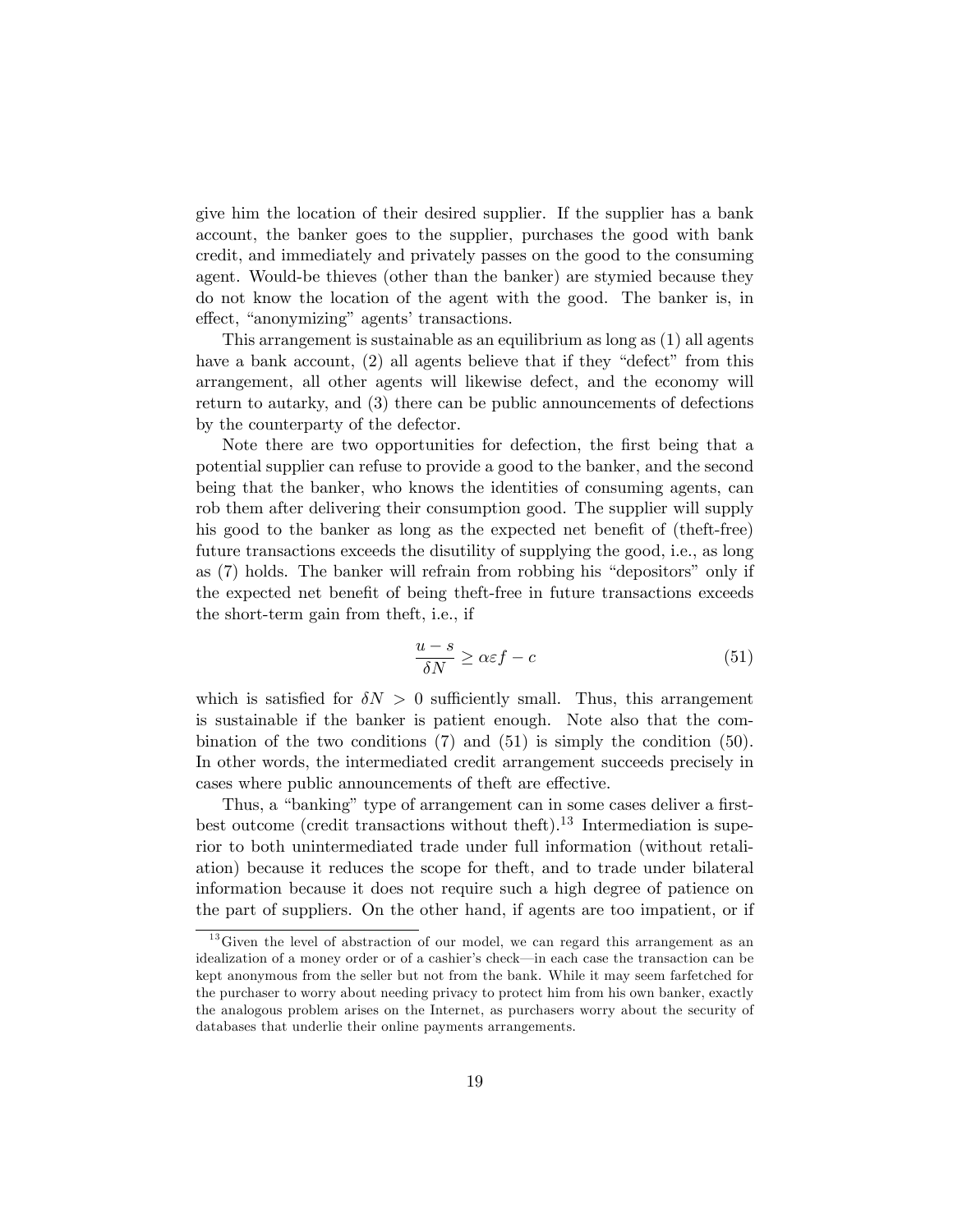the temptation to steal is too great, money or a combination of money and unintermediated credit will be feasible, while intermediated credit will not.

#### 6.2 Private banknotes

Suppose that the information structure only allows for semi-anonymous gift exchange. One agent is allowed to issue private bearer notes. Technologically, the notes are the same as flat money described above: noncounterfeitable, discrete, and subject to the restriction that each individual may hold at most one note. In addition, there is no requirement that notes be redeemed. Thus, notes circulate indefinitely and their use in a purchase preserves the anonymity of the purchaser. The quantity of notes outstanding is known by all agents.

In the long run, the same set of monetary equilibria would obtain under private money as under fiat money. While private money would offer an improvement over autarky, a private issuer would have an incentive to issue as many notes as possible, i.e., until the incentive constraint (15) binds. If (15) binds for a per-capita money stock  $M > 1/2$ , then the use of private money would result in an oversupply of notes.

Likewise, we could introduce private money into an economy in which all transactions are public information. Then the private money issuer would issue notes until either (15) or (34) were binding. From the discussion above, this would necessarily lead to an improvement over either autarky or creditonly transactions. If the money issuer chooses a per-capita money stock  $M > 1/2$ , it would again lead to an oversupply of banknotes.<sup>14</sup>

In terms of privacy, the important distinction between circulating media and accounts is that as the money passes from hand to hand, even the initial issuer no longer knows who currently holds it.

## 7 Conclusion

Somewhat paradoxically, recent advances in monetary theory have shed doubt on the value of money in technologically sophisticated economies.

 $14$  We have glossed over the technically interesting but (for our purposes) inessential issue of how such an equilibrium starts up. The banker enjoys seignorage in initial periods by issuing money for purchases. In those initial periods, the banker also bears an additional cost as being the most likely victim: potential thieves in period 1 will regard the banker's location as being the one most likely to contain goods. Given the long run benefits it may still be worthwhile for the banker to issue notes; if not he may choose a randomizing strategy in which he sometimes gives out money in early periods without obtaining goods.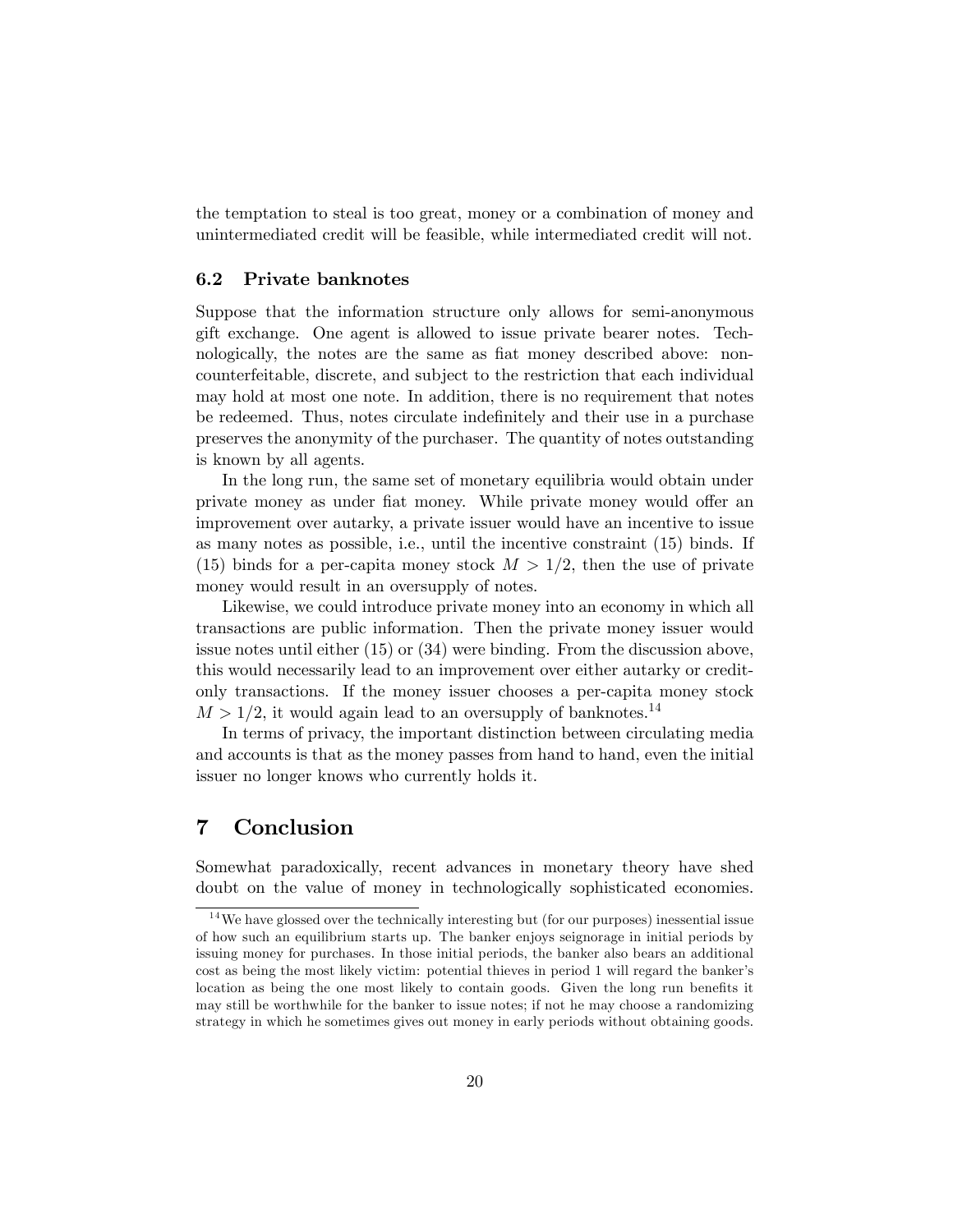Money has been portrayed as at best, an imperfect proxy for memory (Kocherlakota 1998 and related papers), or at worst, an enabler of illicit, welfare-reducing activities (Camera 2001). In this paper, we have argued that the "demotion" of money to a poor cousin of credit-based arrangements may have been premature. In an economy with less-than-perfect enforcement, we have shown that the value of money may derive from its supposed imperfection, from the anonymity that it confers.

This is not to argue that arrangements other than money cannot also provide purchasers with anonymity. Above we have considered several such arrangements, including private intermediation and reciprocal gift-giving. Yet we have also shown that there are some circumstances where trade with money is feasible while trade under these alternative arrangements is not. This suggests to us that the classic solution to the problem of transactions privacy—money—will persist well into the foreseeable future.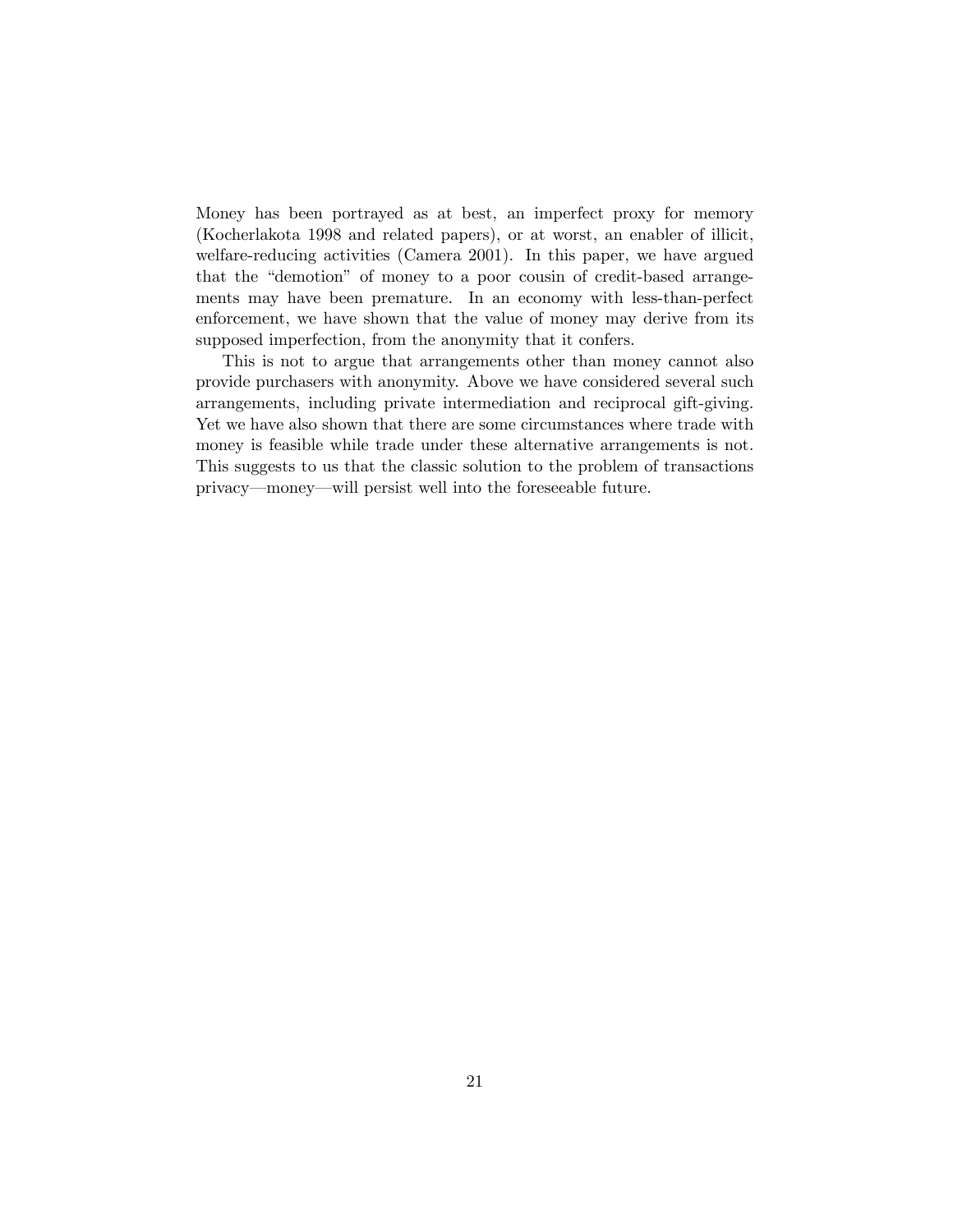# References

- [1] Aiyagari, S. Rao and Stephen D. Williamson, "Money and Dynamic Credit Arrangements with Private Information." Journal of Economic Theory, 91 (2), April 2000, 248-79.
- [2] Araujo, Luis, "Social Norms and Money." *Journal of Monetary Eco*nomics, 51, 2004, 241-256.
- [3] Camera, Gabriele. "Dirty Money." Journal of Monetary Economics 47, 2001, 377-415.
- [4] Cavalcanti, Ricardo and Neil Wallace. "A Model of Private Banknote" Issue." Review of Economic Dynamics 2, 1999, 104-136.
- [5] Ellison, Glenn. "Cooperation in the Prisoner's Dilemma with Anonymous Random Matching." Review of Economic Studies 61, 1994, 567-588.
- [6] Federal Trade Commission. Identity Theft Survey Report, 2003.
- [7] He, Ping, Lixin Huang, and Randall Wright. "Money and Banking in Search Equilibrium." Manuscript, August 2003.
- [8] Kahn, Charles M., James McAndrews, and William Roberds. "A Theory of Transactions Privacy." Federal Reserve Bank of Atlanta Working Paper 2000-22, November 2000.
- [9] Kandori, Michihiro. "Social Norms and Community Enforcement,"  $Re$ view of Economic Studies 59, 63-80.
- [10] Kiyotaki, Nobuhiro and John Moore. "Inside Money and Liquidity." Mimeo, 2000.
- [11] Kiyotaki, Nobuhiro and Randall Wright, "On Money as a Medium of Exchange." Journal of Political Economy 97 (4), August 1989, 927-954.
- [12] Kocherlakota, Narayana R. "Money is Memory." Journal of Economic Theory, 81(2), August 1998, 232-51.
- [13] Kocherlakota, Narayana R. and Neil Wallace. "Incomplete Record-Keeping and Optimal Payment Arrangements." Journal of Economic Theory, 81(2), August 1998, 272-89.